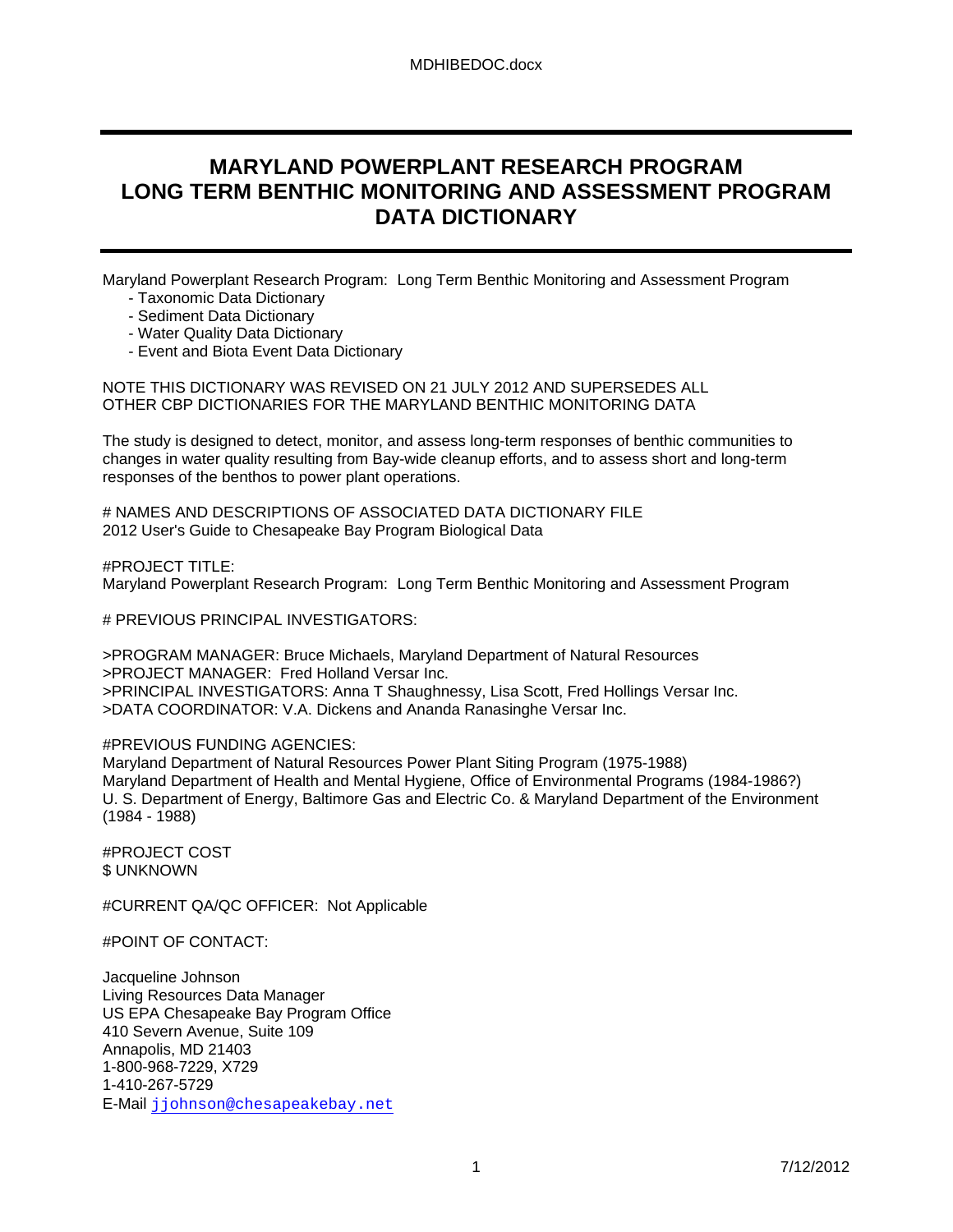### #LOCATION OF STUDY Chesapeake Bay and tidal tributaries in Maryland

#DATE INTERVALS 08/18/1971-06/20/1984

#### #ABSTRACT

The purpose of this study is to detect, monitor and assess long term responses of benthic communities to changes in water quality resulting from Bay-wide cleanup efforts, and to assess the long and short term responses of the benthos to power plant operations.

### # STATION NAMES AND DESCRIPTIONS

The sampling conducted in this program consisted of fixed site monitoring at as many as 50 fixed sites. A fixed sampling site is defined by geography (within a 1 km radius from a fixed location) and by specific habitat (depth and substrate) criteria. Samples were collected haphazardly within the 1 KM radius of a fixed location. During each sampling event multiple samples were taken at each site, with varying types of gear.

### # STATION NAMES AND POSITIONS

>Fixed Station Naming. Note original station names have been maintained in the data. Stations were renamed in July 1984 when this program was reformatted and became the Maryland Chesapeake Bay Water Quality Monitoring Program: Benthic Component. New names are noted as STAEQ85 in the station table below.

>Fixed Site Positions. Sampling station list for Surveys done from July 1971 through June 1984. Station Number, Location, Longitude, (decimal degrees), Latitude (decimal degrees), Total\_Depth (average station depth is given in meters), FIPS, Chesapeake Bay Program Monitoring Segment and USGS Hydrologic Unit Code. Positions in data sets are NAD83 Coordinates.

| <b>STATION</b> | STAEQ85 | <b>DESCRIPTION</b>       | <b>LATITUDE</b> | <b>LONGTUDE</b> | <b>AVERAGE</b> | <b>FIPS</b> | <b>CBPSEG</b> | HUC <sub>8</sub> |
|----------------|---------|--------------------------|-----------------|-----------------|----------------|-------------|---------------|------------------|
|                |         |                          |                 |                 | <b>DEPTH</b>   |             |               |                  |
| 01             | 901     | St Leonard               | 38.4876         | $-76.489$       | 2.6            | 24009       | CB4MH         | 02060001         |
| 02             | 902     | St Leonard               | 38.491          | $-76.488$       | 6.7            | 24009       | CB4MH         | 02060001         |
| 03             | 903     | St Leonard               | 38.4951         | $-76.476$       | 9.5            | 24009       | CB4MH         | 02060001         |
| 04             | 904     | Calvert Beach            | 38.469          | $-76.472$       | 3.2            | 24009       | CB4MH         | 02060001         |
| 05             | 905     | Calvert Beach            | 38.4751         | $-76.461$       | 6.3            | 24009       | CB4MH         | 02060001         |
| 06             | 006     | <b>Calvert Cliffs</b>    | 38.4425         | $-76.443$       | 2.3            | 24009       | CB4MH         | 02060001         |
| 09             | 007     | <b>Calvert Cliffs</b>    | 38.4421         | $-76.438$       | 6.9            | 24009       | CB4MH         | 02060001         |
| 10             | 008     | Calvert Cliffs           | 38.453          | $-76.425$       | 11.4           | 24009       | CB4MH         | 02060001         |
| 11             | 006     | <b>Calvert Cliffs</b>    | 38.4629         | $-76.433$       | 2.8            | 24009       | CB4MH         | 02060001         |
| 12             | 912     | <b>Scientists Cliffs</b> | 38.5086         | $-76.506$       | 5.2            | 24009       | CB4MH         | 02060001         |
| 13             | 001     | Rocky Point              | 38.4188         | $-76.417$       | 2.1            | 24009       | CB4MH         | 02060001         |
| 14             | 914     | <b>Scientists Cliffs</b> | 38.512          | $-76.453$       | 2.9            | 24009       | CB4MH         | 02060001         |
| 15             | 915     | <b>Holland Point</b>     | 38.714          | $-76.513$       | 7              | 24003       | CB4MH         | 02060001         |
| 17             | 917     | Calvert Beach            | 38.4823         | $-76.45$        | 11.1           | 24009       | CB4MH         | 02060001         |
| 18             | 009     | Flag Pond                | 38.456          | $-76.448$       | 2.1            | 24009       | CB4MH         | 02060001         |
| 19             | 010     | Flag Pond                | 38.4561         | $-76.448$       | 5.4            | 24009       | CB4MH         | 02060001         |
| 20             | 011     | Flag Pond                | 38.4628         | $-76.433$       | 9.7            | 24009       | CB4MH         | 02060001         |
| 21             | 921     | Calvert Cliffs           | 38.446          | $-76.441$       | 6.9            | 24009       | CB4MH         | 02060001         |
| 22             | 922     | <b>Calvert Cliffs</b>    | 38.4548         | $-76.432$       | 10.8           | 24009       | CB4MH         | 02060001         |
| 23             | 923     | <b>Calvert Cliffs</b>    | 38.4326         | $-76.432$       | 2.1            | 24009       | CB4MH         | 02060001         |
| 24             | 924     | <b>Calvert Cliffs</b>    | 38.438          | $-76.426$       | 6.4            | 24009       | CB4MH         | 02060001         |
| 25             | 925     | <b>Calvert Cliffs</b>    | 38.4456         | $-76.418$       | 10             | 24009       | CB4MH         | 02060001         |
| 26             | 002     | Rocky Point              | 38.4218         | $-76.406$       | 8.8            | 24009       | CB4MH         | 02060001         |
| 27             | 003     | Rocky Point              | 38.4238         | $-76.39$        | 13             | 24009       | CB4MH         | 02060001         |
| 28             | 928     | Elk Neck State Park      | 39.4576         | $-76.034$       | 2.5            | 24015       | CB1TF         | 02060001         |
| 29             | 929     | <b>Elk River</b>         | 39.4796         | $-75.945$       | 4              | 24015       | <b>ELKOH</b>  | 02060002         |
| 30             | 012     | <b>Scientists Cliffs</b> | 38.5086         | $-76.506$       | 1.8            | 24009       | CB4MH         | 02060001         |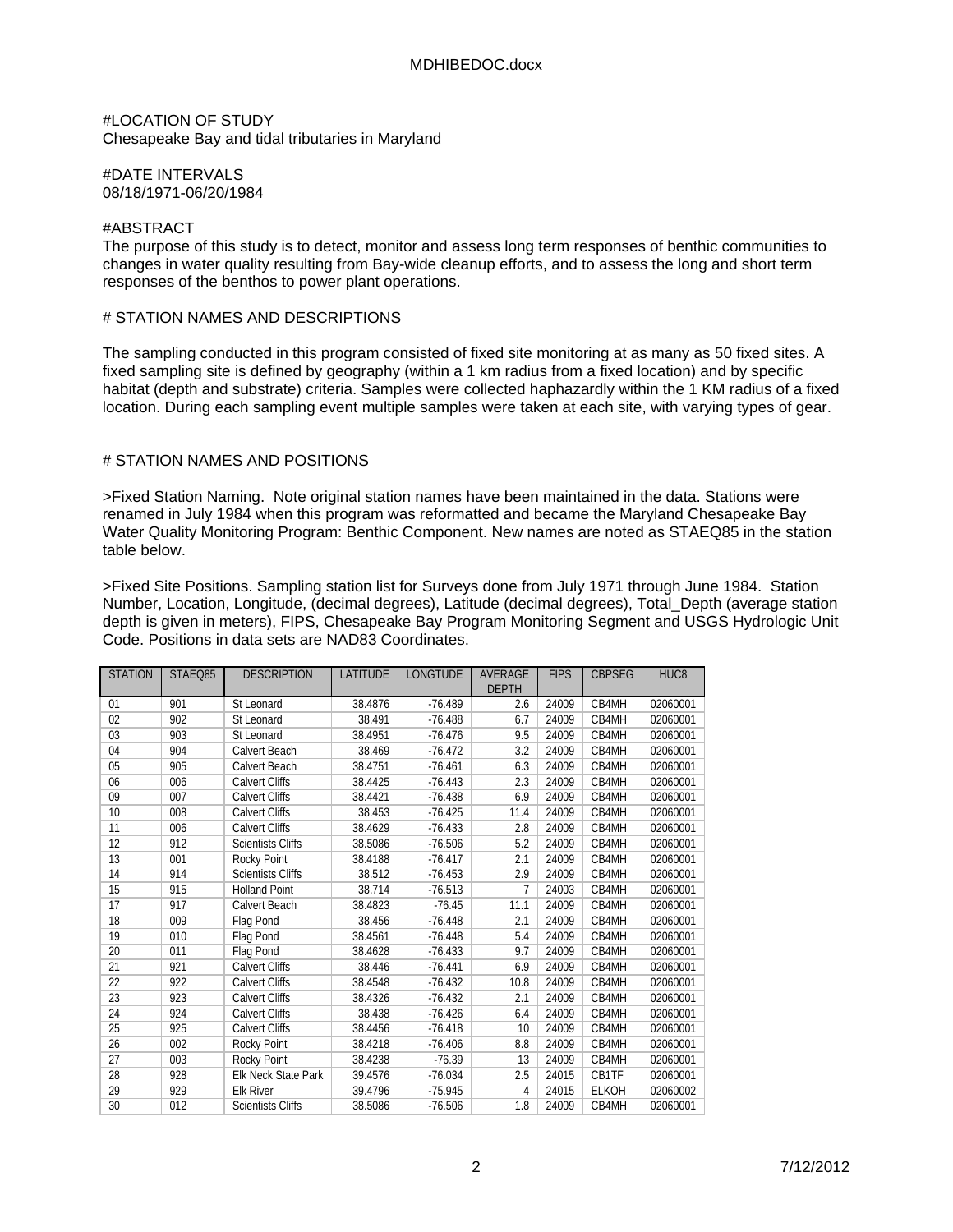| <b>STATION</b> | STAEQ85 | <b>DESCRIPTION</b>       | <b>LATITUDE</b> | <b>LONGTUDE</b> | <b>AVERAGE</b><br><b>DEPTH</b> | <b>FIPS</b> | <b>CBPSEG</b> | HUC <sub>8</sub> |
|----------------|---------|--------------------------|-----------------|-----------------|--------------------------------|-------------|---------------|------------------|
| 31             | 013     | <b>Scientists Cliffs</b> | 38.5088         | $-76.496$       | 6                              | 24009       | CB4MH         | 02060001         |
| 32             | 014     | <b>Scientists Cliffs</b> | 38.512          | $-76.453$       | 10.7                           | 24009       | CB4MH         | 02060001         |
| 33             | 015     | <b>Holland Point</b>     | 38.714          | $-76.513$       | 1.4                            | 24003       | CB4MH         | 02060001         |
| 34             | 016     | <b>Holland Point</b>     | 38.7308         | $-76.451$       | 8.7                            | 24041       | CB4MH         | 02060001         |
| 39             | 039     | Maryland Point           | 38.3651         | $-77.223$       | 1.5                            | 24017       | POTOH         | 02070011         |
|                |         |                          |                 |                 | 5.3                            |             | POTOH         |                  |
| 40             | 040     | Maryland Point           | 38.3576         | $-77.231$       |                                | 24017       |               | 02070011         |
| 41             | 041     | Popes Creek              | 38.4057         | -77             | 2.2                            | 24017       | <b>POTMH</b>  | 02070011         |
| 42             | 042     | Popes Creek              | 38.3973         | $-77.01$        | 13.4                           | 24017       | <b>POTMH</b>  | 02070011         |
| 43             | 043     | Popes Creek              | 38.3846         | $-76.989$       | 1.8                            | 24017       | <b>POTMH</b>  | 02070011         |
| 44             | 044     | Popes Creek              | 38.3858         | $-76.996$       | 10.1                           | 24017       | <b>POTMH</b>  | 02070011         |
| 45             | 045     | Aqualand                 | 38.3698         | $-76.986$       | 1.8                            | 24017       | <b>POTMH</b>  | 02070011         |
| 46             | 046     | Aqualand                 | 38.3688         | $-76.994$       | 10.1                           | 24017       | <b>POTMH</b>  | 02070011         |
| 47             | 047     | Route 301 Bridge         | 38.3641         | $-76.984$       | 1.8                            | 24017       | <b>POTMH</b>  | 02070011         |
| 48             | 048     | Route 301 Bridge         | 38.362          | $-76.99$        | 13.5                           | 24017       | <b>POTMH</b>  | 02070011         |
| 49             | 049     | Picowaxen Creek          | 38.3268         | $-76.943$       | 1.6                            | 24017       | <b>POTMH</b>  | 02070011         |
| 50             | 050     | Picowaxen Creek          | 38.319          | $-76.985$       | 10.1                           | 24017       | <b>POTMH</b>  | 02070011         |
| 51             | 051     | St. Clements Island      | 38.2061         | $-76.738$       | 1.6                            | 24037       | <b>POTMH</b>  | 02070011         |
| 52             | 052     | St. Clements Island      | 38.1921         | $-76.748$       | 7.1                            | 24037       | <b>POTMH</b>  | 02070011         |
| 53             | 053     | <b>Cornfield Point</b>   | 38.0561         | $-76.36$        | 1.6                            | 24037       | <b>POTMH</b>  | 02070011         |
| 54             | 054     | <b>Cornfield Point</b>   | 38.0481         | $-76.362$       | 8.4                            | 24037       | <b>POTMH</b>  | 02070011         |
| 55             | 055     | Point No Point           | 38.1335         | $-76.312$       | 1.9                            | 24037       | CB5MH         | 02060001         |
| 56             | 056     | Point No Point           | 38.1315         | $-76.278$       | 4.8                            | 24037       | CB5MH         | 02060001         |
| 57             | 057     | Point No Point           | 38.13           | $-76.281$       | 8.7                            | 24037       | CB5MH         | 02060001         |

### # METHODOLOGY DESCRIBING CHAIN OF CUSTODY FOR LAB SAMPLES

 Upon completion of field sampling, samples were inspected for proper labeling and logged into a master control notebook. Three replicate were designated for processing and one was archived. Samples were stored on shelves in the laboratory by sample date until they were processed. Alternatively, samples were transferred to the Cove Corporation for processing. Each sample was tracked on an archive log sheet maintained in the project files.

## # BIOLOGICAL ENUMERATION TECHNIQUES

Samples were filtered through a 0.5 mm sieve (a 1.0mm sieve was used prior to 1977) in the field and preserved in 10% buffered formalin with rose bengal in plastic bottles. Samples were filtered in the lab through a 1mm sieve and the organisms retained on the 1 mm and 0.5 mm sieves were sorted and identified to the lowest practical taxonomic level. Oligochaetes and chironomids were mounted on slides and examined under a compound microscope for genus and species identification. It is unknown if and how many samples were reprocessed as a QA/QC check. Species identifications are verified by comparison to voucher specimens

### #FORMULAS AND CALCULATIONS

>Taxonomic Abundance Data

Multiplication of organism count per size class by gear conversion factor will give concentration of organisms per area value.

### # BIOLOGICAL VARIABLES QA/QC PLAN FOR PROJECT

 All sorting and identifying operations were conducted, QA/QC checked in accordance with the Versar ESM Operations Benthic Laboratory Operations Manual. All variables were checked for accuracy and admissibility by computer program.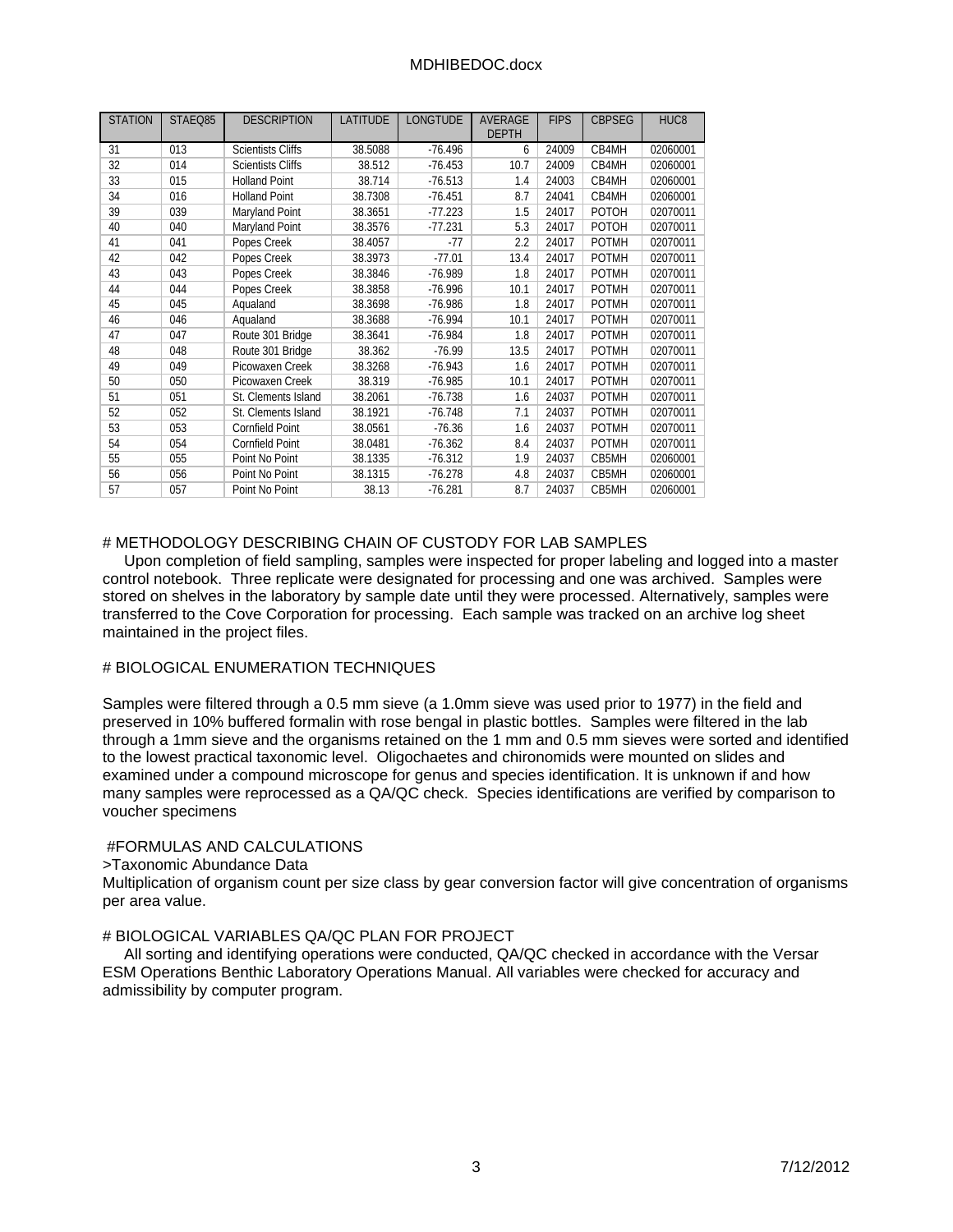## #VARIABLE NAMES, MEASUREMENT UNITS AND DESCRIPTIONS

>PARAMETER: TIC (Total Inorganic Carbon Content: CHN Analyzer, %)

-COLLECTION METHODS: 20ml and 100ml sample were taken from a bottom grab and frozen. The bottom depth at each stratum determined the type of gear used to collect benthos. A hand operated box core was used on all strata with a total depth less than three meters. At Station depths between 3 and 9 meters a hydraulic grab was used. Sampling of deeper habitats was performed with either the Ponar grab or WildCo box corer.

-SAMPLE PRESERVATIVES: Frozen

-SAMPLE STORAGE ENVIRONMENT: Frozen

-TIME IN STORAGE: Until thawed for analysis

-LAB TECHNIQUES WITH REFERENCES: Ashing in a muffle furnace at a low temperature of 500oC results in the removal of organic carbon. The inorganic carbon remaining in the ash is then injected in a carbon analyzer (Exeter Analytical, Inc., CE-440 Elemental Analyzer) and combusted at high temperature (975o C). The carbon dioxide produced during combustion is measured by thermal conductivity detection. Prior to ashing, each sample is homogenized and oven-dried. No acid applied.

 Plumb, R.H. (1981), Procedures for handling and chemical analysis of sediment and water samples. Prepared for the U.S. Environmental Protection Agency/Corps of Engineers Technical Committee of Criteria for Dredge and Fill Material. Published by Environmental Laboratory, U.S. Army Waterways Experimental Station, Vicksburg. Mississippi. Technical Report EPA/CE-81-1

 Buchanan, J.B. (1984) Sediment analysis . In: Method for study of Marine Benthos. IBP Handbook NO 16, 2nd Edition., 41-65. N.A. Holme and A.D. McIntyre, eds. Oxford, England: Blackwell Scientific Publications.

>PARAMETER: TC (Carbon Content: Ignition, %)

-COLLECTION METHODS: 20ml and 100ml sample were taken from a bottom grab and frozen. The bottom depth at each stratum determined the type of gear used to collect benthos. A hand operated box core was used on all strata with a total depth less than three meters. At Station depths between 3 and 9 meters a hydraulic grab was used. Sampling of deeper habitats was performed with either the Ponar grab or WildCo box corer.

-SAMPLE PRESERVATIVES: Frozen

-SAMPLE STORAGE ENVIRONMENT: Frozen

-TIME IN STORAGE: Until thawed for analysis

-LAB TECHNIQUES WITH REFERENCES:

Combustion at high temperature (975o C) in a carbon analyzer (Exeter Analytical, Inc., CE-440 Elemental Analyzer) and subsequent measurement of the carbon dioxide produced by thermal conductivity detection. Prior to combustion, each sample is homogenized and oven-dried. No acid applied.

- Plumb, R.H. (1981), Procedures for handling and chemical analysis of sediment and water samples. Prepared for the U.S. Environmental Protection Agency/Corps of Engineers Technical Committee of Criteria for Dredge and Fill Material. Published by Environmental Laboratory, U.S. Army Waterways Experimental Station, Vicksburg. Mississippi. Technical Report EPA/CE-81-1
- Buchanan, J.B. (1984) Sediment analysis . In: Method for study of Marine Benthos. IBP Handbook NO 16, 2nd Edition., 41-65. N.A. Holme and A.D. McIntyre, eds. Oxford, England: Blackwell Scientific Publications.

>PARAMETER: COUNT (# of a benthic taxon per sample)

-COLLECTION METHODS: Data was also collected under the direction of: Chesapeake Biological Laboratory of the University of Maryland, Benedict Estuarine Research Laboratory of the Academy of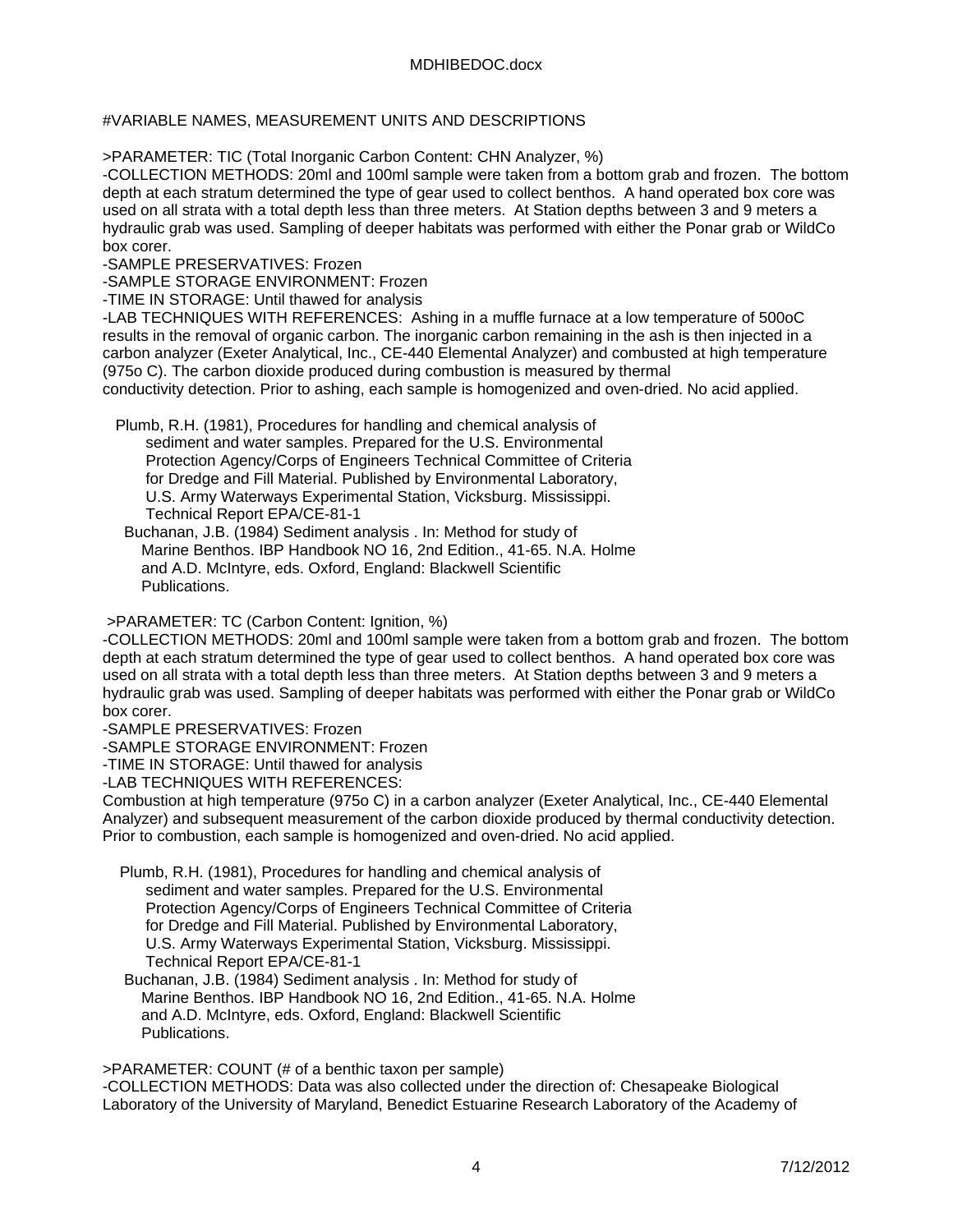Natural Sciences of Philadelphia and Versar Staff. Samples were collected with a 0.02 m2 box corer at depths less than 4m. Between 4 and 9 m, a 0.10 m2 or 0.12 m2 hydraulic closing van Veen grap was used. At greater than 10m, a 0.02 m2 Ponar grab was used. Samples collected before 1977 were sieved in the field through a 1 mm screen. After 1977, a 0.5 mm screen was used.

-SAMPLE PRESERVATIVES: 10% buffered formalin with Rose Bengal transferred to 70% ethanol after sorting.

-SAMPLE STORAGE ENVIRONMENT: Plastic (Nalgene) Bottles

-TIME IN STORAGE: Until commencement of processing

-LAB TECHNIQUES WITH REFERENCES: Laboratory Technique: Most organisms are separated from the detritus in gridded Pettri dishes and sorted into major taxa using binocular dissecting microscopes. After sorting, the organisms are stored in 70% ethanol and subsequently identified to the lowest possible taxonomic level (usually species) and counted. Fragments without heads are eliminated from the counts but included in biomass determinations. Oligochaetes and chironomids are mounted on microscope slides, examined under a compound microscope, and identified to genus and species following procedures based upon currently accepted practices in benthic ecology. Evenly spreading the specimens in a gridded tray and selecting half of the total number of grids at random split the sample. If the number of individuals is greater than 300, grids are selected randomly until 150 specimens are mounted. Total taxonomic counts for each oligochaete and chironomid species are adjusted by the proportion of the total number of specimens mounted in the sample.

>PARAMETER: DO (Dissolved Oxygen, MG\L)

-COLLECTION METHODS: YSI Model 57 or 58 Oxygen meter with automatic temperature and manual salinity correction corroborated by Winkler tirations.

-SAMPLE PRESERVATIVES: N/A

-SAMPLE STORAGE ENVIRONMENT: N/A

-TIME IN STORAGE: N/A

-LAB TECHNIQUES WITH REFERENCES: Winkler Titration Carpenter, J.H. (1965) Limnology and Oceanography 10:135-140 Carritt, D.E. and J.H. Carpenter (1966) NASCO Report. Journal of Marine Research 24:286-318

>PARAMETER: Latitude and Longitude (Degrees, decimal minutes and seconds)

-COLLECTION METHODS: Loran-C

-SAMPLE PRESERVATIVES: None

-SAMPLE STORAGE ENVIRONMENT: None

-TIME IN STORAGE: None

-LAB TECHNIQUES WITH REFERENCES:

Station latitudes and longitudes were determined by Loran-C. Loran-C is accurate to +/-1500 ft. All positions in the datasets have been converted to NAD83 coordinates.

PARAMETER: MEDDIAM (Folk Median Diameter)

-COLLECTION METHODS: 20ml and 100ml sample were taken from a bottom grab and frozen. The bottom depth at each stratum determined the type of gear used to collect benthos. A hand operated box core was used on all strata with a total depth less than three meters. At Station depths between 3 and 9 meters a hydraulic grab was used. Sampling of deeper habitats was performed with either the Ponar grab or WildCo box corer.

-SAMPLE PRESERVATIVES: Frozen

-SAMPLE STORAGE ENVIRONMENT: Frozen

-TIME IN STORAGE: Until thawed for analysis

-LAB TECHNIQUES WITH REFERENCES: Dry Sieve Series and Pipette Analysis;

 Plumb, R.H. (1981), Procedures for handling and chemical analysis of sediment and water samples. Prepared for the U.S. Environmental Protection Agency/Corps of Engineers Technical Committee of Criteria for Dredge and Fill Material. Published by Environmental Laboratory, U.S. Army Waterways Experimental Station, Vicksburg. Mississippi. Technical Report EPA/CE-81-1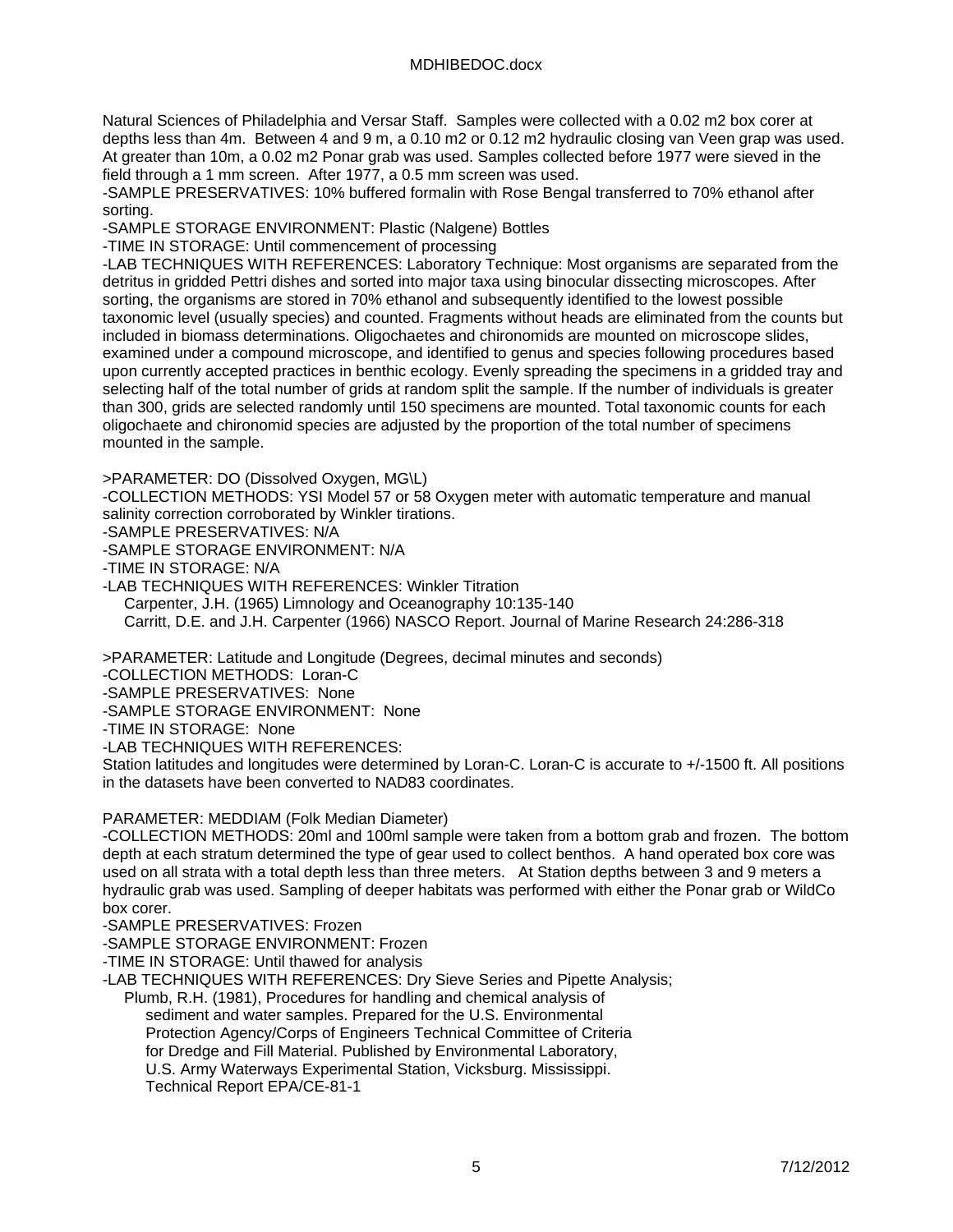>PARAMETER: MOIST (Sediment Moisture Content, %)

-COLLECTION METHODS: 20ml and 100ml sample were taken from a bottom grab and frozen. The bottom depth at each stratum determined the type of gear used to collect benthos. A hand operated box core was used on all strata with a total depth less than three meters. At Station depths between 3 and 9 meters a hydraulic grab was used. Sampling of deeper habitats was performed with either the Ponar grab or WildCo box corer.

-SAMPLE PRESERVATIVES: Frozen

-SAMPLE STORAGE ENVIRONMENT: Frozen

-TIME IN STORAGE: Until thawed for analysis

-LAB TECHNIQUES WITH REFERENCES: Weight loss on drying for at least 24 hours at 60 degrees centigrade.

 Plumb, R.H. (1981), Procedures for handling and chemical analysis of sediment and water samples. Prepared for the U.S. Environmental Protection Agency/Corps of Engineers Technical Committee of Criteria for Dredge and Fill Material. Published by Environmental Laboratory, U.S. Army Waterways Experimental Station, Vicksburg. Mississippi. Technical Report EPA/CE-81-1

>PARAMETER: SALINITY (Salinity, PSU)

-COLLECTION METHODS: Beckman Model RS5-3 Salinometer with a toroidal conductivity cell with thermistor compensation.

-SAMPLE PRESERVATIVES: N/A

-SAMPLE STORAGE ENVIRONMENT: N/A

-TIME IN STORAGE: N/A

-LAB TECHNIQUES WITH REFERENCES: N/A

>PARAMETER:SAND (Sand Content, %)

-COLLECTION METHODS: 20ml and 100ml sample were taken from a bottom grab and frozen. The bottom depth at each stratum determined the type of gear used to collect benthos. A hand operated box core was used on all strata with a total depth less than three meters. At Station depths between 3 and 9 meters a hydrolic grab was used. Sampling of deeper habitats was performed with either the Ponar grab or WildCo box corer.

-SAMPLE PRESERVATIVES: Frozen

-SAMPLE STORAGE ENVIRONMENT: Frozen

-TIME IN STORAGE: Until thawed for analysis

-LAB TECHNIQUES WITH REFERENCES: Wet sieving through 63um mesh; Plumb, R.H. (1981), Procedures for handling and chemical analysis of sediment and water samples. Prepared for the U.S. Environmental Protection Agency/Corps of Engineers Technical Committee of Criteria for Dredge and Fill Material. Published by Environmental Laboratory, U.S. Army Waterways Experimental Station, Vicksburg. Mississippi. Technical Report EPA/CE-81-1

>PARAMETER: SAMPLE\_DEPTH (Sampling Depth, Meters) -COLLECTION METHODS: Hydrolab Surveyor II-SAMPLE PRESERVATIVES: N/A -SAMPLE STORAGE ENVIRONMENT: N/A -TIME IN STORAGE: N/A -LAB TECHNIQUES WITH REFERENCES: N/A

>PARAMETER: WTEMP (Water Temperature, Centigrade) -COLLECTION METHODS: Thermistor attached to Hydrolab Surveyor II -SAMPLE PRESERVATIVES: N/A -SAMPLE STORAGE ENVIRONMENT: N/A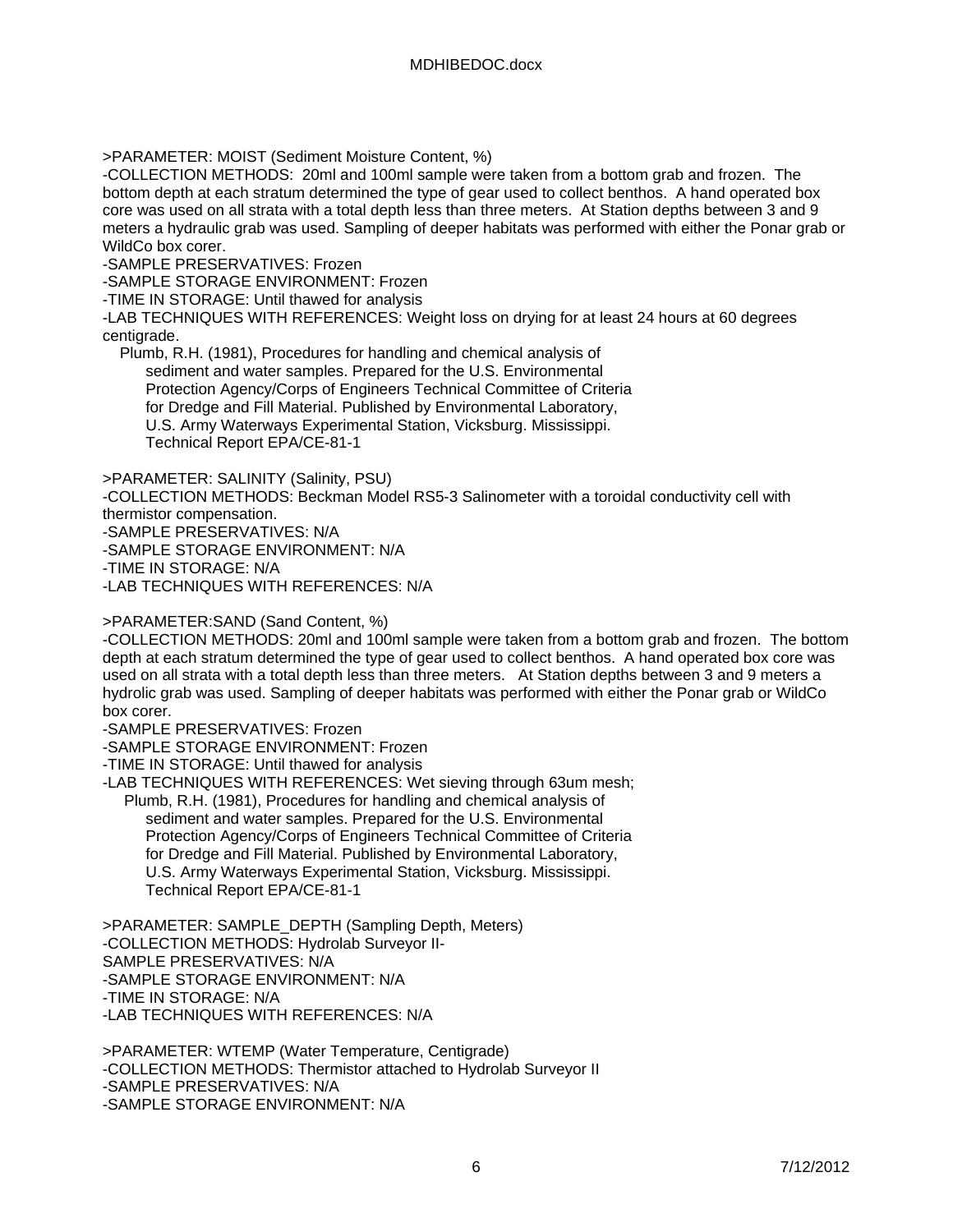-TIME IN STORAGE: N/A

-LAB TECHNIQUES WITH REFERENCES: N/A

>PARAMETER:SILTCLAY (Silt-Clay Content,%)

-COLLECTION METHODS: 20ml and 100ml sample were taken from a bottom grab and frozen. The bottom depth at each stratum determined the type of gear used to collect benthos. A hand operated box core was used on all strata with a total depth less than three meters. At Station depths between 3 and 9 meters a hydraulic grab was used. Sampling of deeper habitats was performed with either the Ponar grab or WildCo box corer.

-SAMPLE PRESERVATIVES: Frozen

-SAMPLE STORAGE ENVIRONMENT: Frozen

-TIME IN STORAGE: Until thawed for analysis

-LAB TECHNIQUES WITH REFERENCES: Wet sieving through 63um mesh

 Plumb, R.H. (1981), Procedures for handling and chemical analysis of sediment and water samples. Prepared for the U.S. Environmental Protection Agency/Corps of Engineers Technical Committee of Criteria for Dredge and Fill Material. Published by Environmental Laboratory, U.S. Army Waterways Experimental Station, Vicksburg. Mississippi. Technical Report EPA/CE-81-1

>PARAMETER: SITETYPE (Sampling Site Type)

-COLLECTION METHODS: Pre-Determined by Investigator

-SAMPLE PRESERVATIVES: None

-SAMPLE STORAGE ENVIRONMENT: None

-TIME IN STORAGE: None

-LAB TECHNIQUES WITH REFERENCES: See Station Listing Above for sampling Site criteria

>PARAMETER: SKEWNESS (Folk Skewness), SORTING (Folk Sort), QUARTDEV(Quartile Deviation) -COLLECTION METHODS: 20ml and 100ml sample were taken from a bottom grab and frozen. The bottom depth at each stratum determined the type of gear used to collect benthos. A hand operated box core was used on all strata with a total depth less than three meters. At Station depths between 3 and 9 meters a hydraulic grab was used. Sampling of deeper habitats was performed with either the Ponar grab or WildCo box corer.

-SAMPLE PRESERVATIVES: Frozen

-SAMPLE STORAGE ENVIRONMENT: Frozen

-TIME IN STORAGE: Until thawed for analysis

-LAB TECHNIQUES WITH REFERENCES: Dry Sieve Series and Pipette Analysis;

Plumb, R.H. (1981), Procedures for handling and chemical analysis of

sediment and water samples. Prepared for the U.S. Environmental

Protection Agency/Corps of Engineers Technical Committee of Criteria

for Dredge and Fill Material. Published by Environmental Laboratory,

U.S. Army Waterways Experimental Station, Vicksburg. Mississippi. Technical Report EPA/CE-81-1

>PARAMETER: TOTAL\_DEPTH(Total Station Depth, Meters)

-COLLECTION METHODS: YSI CTD, Ships fathometer

-SAMPLE PRESERVATIVES: None

-SAMPLE STORAGE ENVIRONMENT: None

-TIME IN STORAGE: None

-LAB TECHNIQUES WITH REFERENCES: Water column salinity , temperature and depth is recorded prior to benthic sampling.

>DATA ENTRY METHOD: Double key punch to disk. Data is then entered to SAS data sets for management and storage.

>DATA VERIFICATION: Visually verified twice and then checked by computer programs.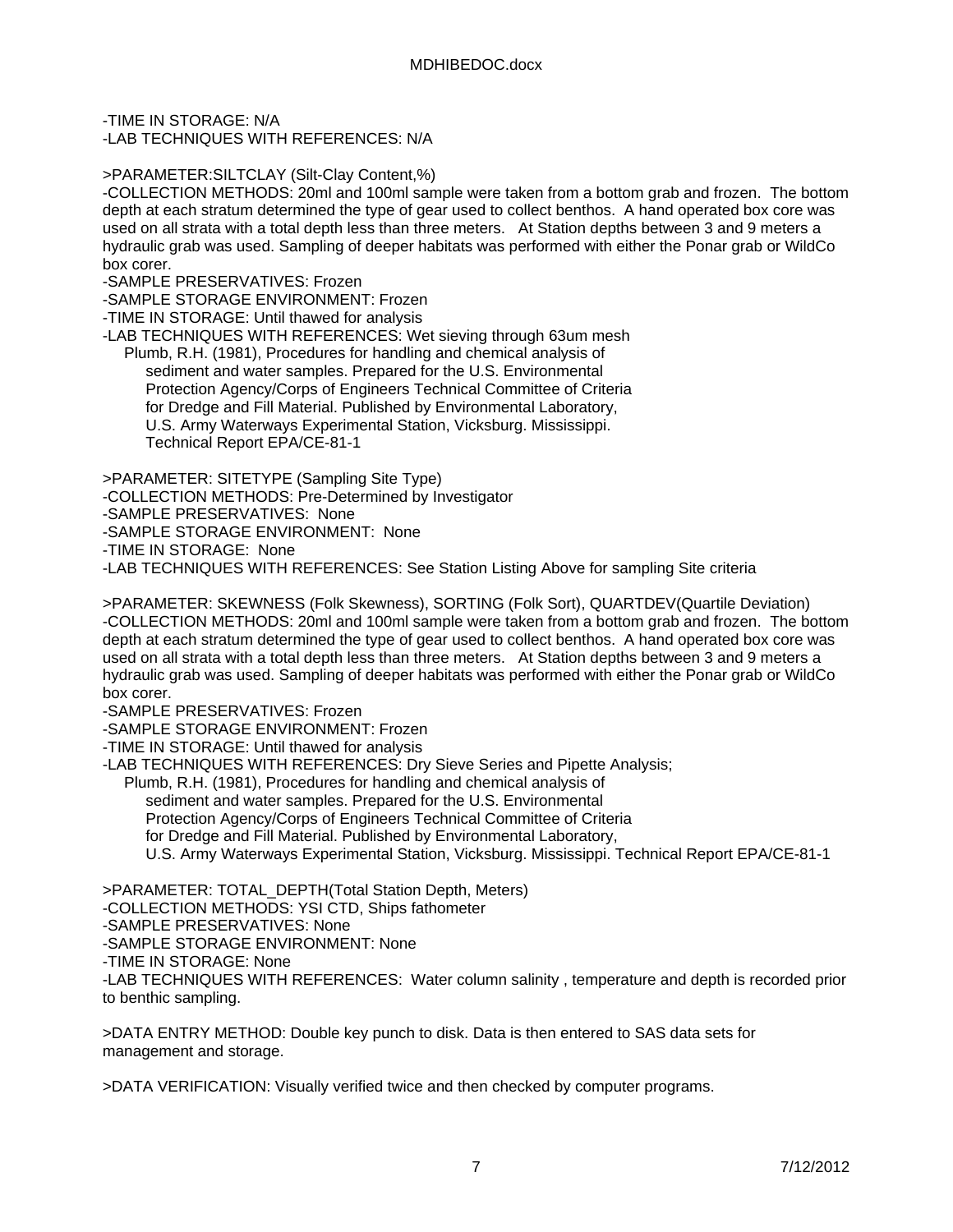# # SPECIES INHOUSE CODES AND SCIENTIFIC NAMES

Versar employed Maryland Power Plant species codes for taxonomic identification.

# > IN HOUSE SPECIES LIST

The in-house species codes and Latin Names are as follows:

| SPEC CODE           | SOURCE LBL                               | <b>TSN</b> |
|---------------------|------------------------------------------|------------|
| T <sub>101</sub>    | AMPHIPODA                                | 0093294    |
| T102                | CALLINECTES SAPIDUS                      | 0098696    |
| T1029               | LYONSIA HYALINA                          | 0081926    |
| T <sub>103</sub>    | RHITHROPANOPEUS HARRISII                 | 0098790    |
| T1030               | <b>BALANUS IMPROVISUS</b>                | 0089622    |
| T1031               | CAPRELLA                                 | 0095392    |
| T1034               | UNID. TUBULANIDAE                        | 0057415    |
| T1037               | <b>GAMMARUS FASCIATUS</b>                | 0093780    |
| T1038               | <b>LIMNODRILUS SP.</b>                   | 0068638    |
| T1039               | TUBIFICOIDES SP.                         | 0068687    |
| T104                | <b>EURYPANOPEUS DEPRESSUS</b>            | 0098759    |
| T106                | PALAEMONETES SP.                         | 0096383    |
| T <sub>107</sub>    | <b>CRANGON SEPTEMSPINOSA</b>             | 0097110    |
| $\overline{T}$ 1073 | RHITHROPANOPEUS HARRISII ZOEA            | 0098790    |
| T1074               | MACOMA BALTHICA SIPHON                   | 0081052    |
| T1076               | <b>BALANUS AMPHITRITE NIVEUS</b>         | 0089617    |
| T108                | NEOMYSIS AMERICANA                       | 0090062    |
|                     |                                          |            |
| T1113               | CHIRONOMIDAE PUPAE                       | 0127917    |
| T1116               | NEPHTYS BUCERA                           | 0066027    |
| T1117               | PHYLLODOCE ARENAE<br>PARAHESIONE LUTEOLA | 0065366    |
| T1118               |                                          | 0065493    |
| T1119               | PODARKEOPSIS LEVIFUSCINA                 | 0555698    |
| T1120               | SIGAMBRA TENTACULATA                     | 0065552    |
| $\overline{1}$ 1121 | SPHAEROMA QUADRIDENTATUM                 | 0092339    |
| T1123               | UNID. SCYPHOZOAN POLYPS                  | 0051483    |
| T1125               | <b>EDWARDSIA ELEGANS</b>                 | 0052489    |
| T1157               | CHIROMANID ADULT                         | 0127917    |
| T1170               | SPIONIDAE                                | 0066781    |
| T1177               | HAUSTORIUS ARENARIUS                     | 0206492    |
| T1210               | <b>LEPIDONOTUS SUBLEVIS</b>              | 0064610    |
| T1211               | PARAONIS FULGENS                         | 0066697    |
| T1212               | SCOLELEPIS TEXANA                        | 0066949    |
| T1215               | SPIOPHANES BOMBYX                        | 0066897    |
| $\overline{11216}$  | CLYMENELLA TORQUATA                      | 0067528    |
| T1217               | PARVILUCINA MULTILINEATA                 | 0080388    |
| T1220               | <b>STENOTHOE MINUTA</b>                  | 0094936    |
| T1221               | PSEUDOLEPTOCUMA MINOR                    | 0091040    |
| T1222               | SPIOCHAETOPTERUS COSTARUM                | 0067107    |
| T1223               | CYMOTHOIDAE (IMMATURE)                   | 0092437    |
| T1224               | LEPTOSYNAPTA TENUIS                      | 0158432    |
| T1226               | BRANCHIOSTOMA CARIBAEUM                  | 0159682    |
| T1227               | THARYX SP.                               | 0067141    |
| T1228               | ANADARA OVALIS                           | 0079342    |
| T1229               | <b>NASSARIUS TRIVITTATUS</b>             | 0074109    |
| T1230               | COLUS SP.                                | 0073892    |
| T1231               | LEPIDAMETRIA COMMENSALIS                 | 0064703    |
| T1232               | CASSIDINIDEA OVALIS                      | 0092348    |
| T1233               | UNID. SIPUNCULIDA                        | 0181215    |
| T1234               | TURBONILLA INTERRUPTA                    | 0075687    |
| T1236               | EUPLANA GRACILIS                         | 0054139    |
| T1237               | <b>EXOGONE DISPAR</b>                    | 0065722    |
| T1238               | PORIFERA                                 | 0046861    |
| T1240               | CARINOMA TREMAPHORUS                     | 0057429    |
| T1241               | MICRURA RUBRA                            | 0057478    |
| T1243               | CAPITELLIDAE                             | 0067413    |
| T1244               | CAPITELLA CAPITATA                       | 0067415    |
| T1247               | PRIONOSPIO CIRRIFERA                     | 0067031    |
| T1249               | AMPHINOMIDAE                             | 0065164    |
| T1251               | LITTORIDINOPS TENUIPES                   | 0070528    |
|                     |                                          |            |

| UWJ.             |                             |            |
|------------------|-----------------------------|------------|
| SPEC CODE        | SOURCE LBL                  | <b>TSN</b> |
| T1252            | <b>RETUSIDAE</b>            | 0076277    |
| T1253            | CARDIIDAE                   | 0080865    |
| T1254            | CERASTODERMA PINNULATUM     | 0080900    |
| T1255            | <b>TELLINA AGILIS</b>       | 0081088    |
| T1260            | <b>AMPITHOE VALIDA</b>      | 0093424    |
| T1300            | AMERICAMYSIS BIGELOWI       | 0682618    |
| T142             | <b>LIMULUS POLYPHEMUS</b>   | 0082703    |
| T1582            | PHYLLODOCIDAE               | 0065228    |
|                  |                             |            |
| T1591            | MALDANIDAE                  | 0067515    |
| T1599            | ORBINIIDAE                  | 0066570    |
| T1611            | AMPITHOIDAE                 | 0093408    |
| T1688            | <b>HYDROBIIDAE</b>          | 0070493    |
| T171             | GASTROPODA                  | 0069459    |
| T1972            | <b>NEPHTYS PICTA</b>        | 0066030    |
| T1973            | <b>HESIONIDAE</b>           | 0065467    |
| T2024            | CUMACEAN                    | 0090745    |
| T2036            | SACCOGLOSSUS KOWALEVSKII    | 0158626    |
| T2082            | Erichsonella attenuata      | 0092618    |
| T2093            | ORBINIA ORNATA              | 0066621    |
| T2101            | PISIDIDAE                   | 0081388    |
| T2139            | AMPITHOE LONGIMARA          | 0093423    |
| T2140            | COROPHIUM TUBERCULATUM      | 0093596    |
| T2177            | CAPRELLIDAE                 | 0095375    |
|                  |                             |            |
| T2178            | <b>CYCLASPIS VARIANS</b>    | 0091033    |
| T2179            | <b>GAMMARUS PALUSTRIS</b>   | 0093782    |
| T2201            | <b>BOONEA IMPRESSA</b>      | 0075989    |
| T2202            | MYSELLA SP.                 | 0080651    |
| T2203            | PLEUSYMTES SP.              | 0094794    |
| T2204            | BOCCARDIELLA LIGERICA       | 0067012    |
| T2205            | PARAMETOPELLA CYPRIS        | 0094927    |
| T233             | <b>NEMERTEA</b>             | 0057411    |
| T235             | POLYCHAETA                  | 0064358    |
| T236             | <b>BIVALVIA</b>             | 0079118    |
| T292             | CHAOBORUS SP.               | 0125904    |
| T316             | <b>GLYCERA DIBRANCHIATA</b> | 0066107    |
| T317             | LEITOSCOLOPLOS FRAGILIS     | 0066656    |
| T318             | NUDIBRANCH                  | 0078156    |
| T319             | GASTROPOD 3                 | 0069459    |
| T <sub>320</sub> | <b>GASTROPOD 4</b>          | 0069459    |
| T325             | CHRYSAORA POLYPS            | 0051640    |
| T326             | MICROPHTHALMUS ABERRANS     | 0065478    |
| T328             | NEPHTYS SP.                 | 0066011    |
|                  |                             | 0081335    |
| T329             | MYTILOPSIS LEUCOPHAETA      |            |
| T330             | TURBELLARIA (ACOELA) SP. A  | 0053964    |
| T332             | AMYGDALUM PAPYRIA           | 0079529    |
| T <sub>401</sub> | TUBIFICOIDES GABRIELLAE     | 0068590    |
| T411             | ETEONE HETEROPODA           | 0065266    |
| T412             | ETEONE FOLIOSA              | 0065270    |
| T415             | <b>GLYCINDE SOLITARIA</b>   | 0066132    |
| T416             | HETEROMASTUS FILIFORMIS     | 0067420    |
| T417             | LAEONEREIS CULVERI          | 0065965    |
| T418             | LOIMIA MEDUSA               | 0068015    |
| T419             | NEPHTYS INCISA              | 0066028    |
| T420             | <b>NEANTHES SUCCINEA</b>    | 0065918    |
| T421             | PARANAITIS SPECIOSA         | 0065321    |
| T423             | PECTINARIA GOULDII          | 0067709    |
| T424             | NEREIPHYLLA FRAGILIS        | 0065336    |
| T426             | POLYDORA CORNUTA            | 0204501    |
| T427             | PARAPRIONOSPIO PINNATA      | 0066937    |
|                  |                             |            |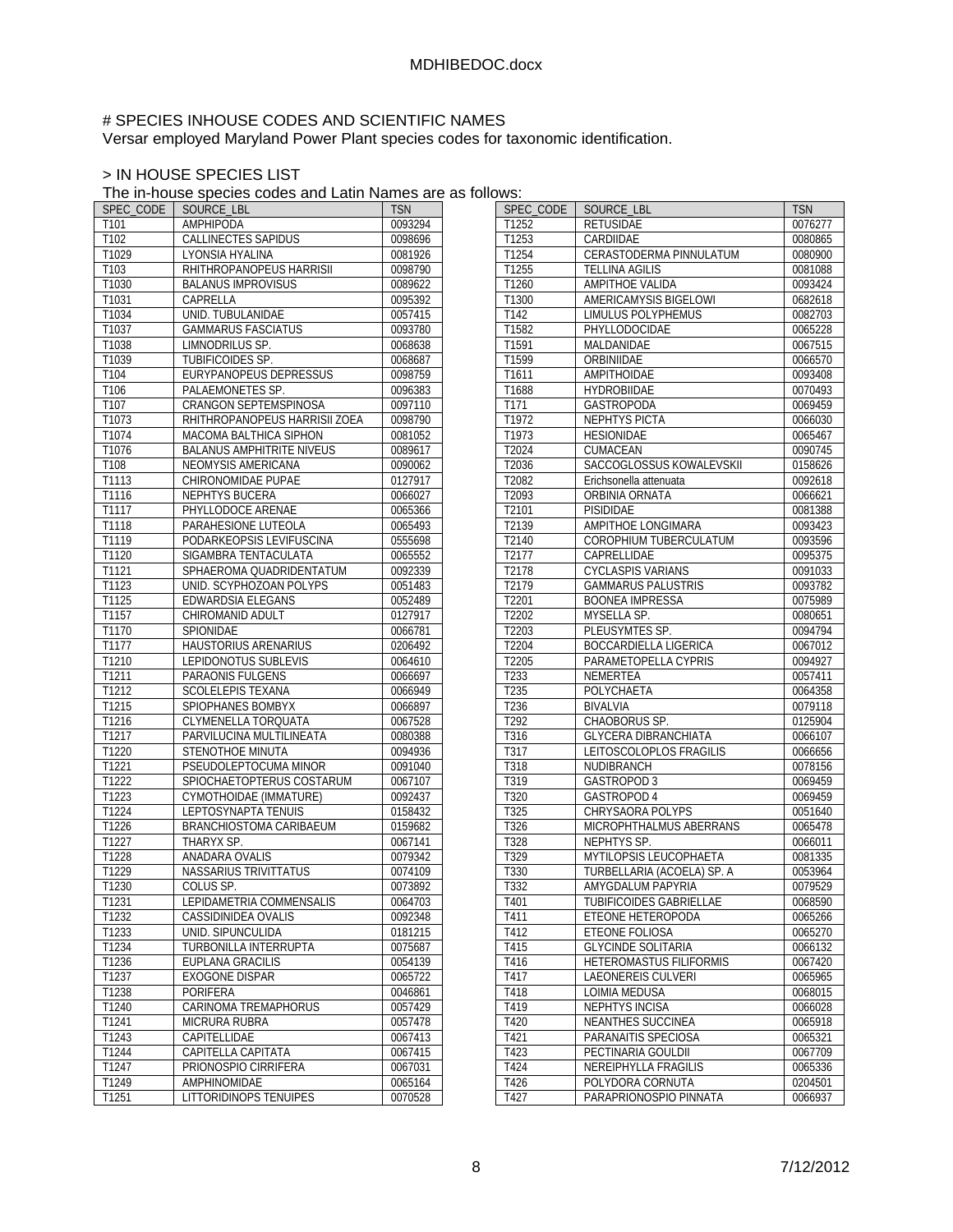| SPEC CODE         | SOURCE LBL                    | <b>TSN</b> |
|-------------------|-------------------------------|------------|
| T428              | PSEUDEURYTHOE PAUCIBRANCHIATA | 0065176    |
| T429              | SABELLARIA VULGARIS           | 0067671    |
| T430              | MARENZELLERIA VIRIDIS         | 0573739    |
| T432              | LEITOSCOLOPLOS ROBUSTUS       | 0182728    |
| T433              | STREBLOSPIO BENEDICTI         | 0066939    |
| T446              | MEMBRANIPORA SP.              | 0155823    |
| T451              | MOLGULA MANHATTENSIS          | 0159557    |
| T456              | DIADUMENE LEUCOLENA           | 0052749    |
| T457              | OBELIA SP.                    | 0049514    |
| T461              | AMPELISCA VADORUM             | 0093330    |
| T463              | MUCROGAMMARUS MUCRONATUS      | 0093783    |
| T464              | <b>GAMMARUS SP.</b>           | 0093773    |
| T465              | <b>LEPIDACTYLUS DYTISCUS</b>  | 0093998    |
| T466              | LEPTOCHEIRUS PLUMULOSUS       | 0093486    |
| T467              | <b>MELITA NITIDA</b>          | 0093812    |
| T468              | AMEROCULODES SPECIES COMPLEX  | 0656551    |
| T476              | <b>BALANUS BALANOIDES</b>     | 0089601    |
| T481              | <b>LEUCON AMERICANUS</b>      | 0090790    |
| T482              | <b>OXYUROSTYLIS SMITHI</b>    | 0090923    |
| T496              | CHIRIDOTEA CAECA              | 0092641    |
| T497              | CYATHURA POLITA               | 0092149    |
| T498              | EDOTEA TRILOBA                | 0092627    |
| T500              | <b>ISOPODA</b>                | 0092120    |
| T <sub>5</sub> 12 | <b>HOLOTHURIAN SP.</b>        | 0158140    |
| T516              | <b>ISCHADIUM RECURVUM</b>     | 0079561    |
| T517              | <b>CRASSOSTREA VIRGINICA</b>  | 0079872    |
| T518              | <b>ENSIS DIRECTUS</b>         | 0081022    |
| T519              | <b>GEMMA GEMMA</b>            | 0081511    |
| T520              | <b>MACOMA BALTHICA</b>        | 0081052    |
| T <sub>521</sub>  | <b>MACOMA MITCHELLI</b>       | 0081054    |
| T522              | <b>MULINIA LATERALIS</b>      | 0080959    |
| T <sub>523</sub>  | <b>MYA ARENARIA</b>           | 0081692    |
| T524              | PETRICOLA PHOLADIFORMIS       | 0081627    |
| T525              | <b>TAGELUS PLEBEIUS</b>       | 0081272    |
| T526              | RANGIA CUNEATA                | 0080962    |
| T536              | ACTEOCINA CANALICULATA        | 0076117    |
| T537              | RICTAXIS PUNCTOSTRIATUS       | 0076083    |
| T538              | <b>CRATENA PILATA</b>         | 0078713    |

| SPEC CODE        | SOURCE LBL                  | <b>TSN</b> |
|------------------|-----------------------------|------------|
| T539             | DORIDELLA OBSCURA           | 0078439    |
| T540             | EPITONIUM RUPICOLA          | 0072249    |
| T541             | HAMINOEA SOLITARIA          | 0076258    |
| T <sub>543</sub> | <b>GASTROPOD1</b>           | 0069459    |
| T544             | <b>GASTROPOD 2</b>          | 0069459    |
| T <sub>551</sub> | <b>MICRURA LEIDYI</b>       | 0057477    |
| T552             | <b>TUBULANUS PELLUCIDUS</b> | 0057420    |
| T556             | <b>STYLOCHUS ELLIPTICUS</b> | 0054089    |
| T <sub>573</sub> | SPIO FILICORNIS             | 0066865    |
| T578             | TURBELLARIA                 | 0053964    |
| T587             | Gastropod unid.             | 0069459    |
| T625             | CHIRIDOTEA ALMYRA           | 0092638    |
| T634             | COROPHIUM SP.               | 0093589    |
| T635             | APOCOROPHIUM LACUSTRE       | 0656749    |
| T658             | <b>GAMMARUS DAIBERI</b>     | 0093779    |
| T659             | <b>GAMMARUS TIGRINUS</b>    | 0093781    |
| T662             | <b>HIRUDINEA</b>            | 0069290    |
| T664             | HYDRA SP.                   | 0050845    |
| T666             | <b>HYDROBIA SP. 3</b>       | 0070494    |
| T667             | SAYELLA CHESAPEAKEA         | 0070946    |
| T668             | <b>HYDROBIA SP. 2</b>       | 0070494    |
| T669             | <b>HOBSONIA FLORIDA</b>     | 0067755    |
| T680             | LITTORINA IRRORATA          | 0070414    |
| T688             | NAIDIDAE                    | 0068854    |
| T694             | PALAEMONETES PUGIO          | 0096390    |
| T765             | UNID. CRAB ZOEA             | 0098276    |
| T787             | CHIRONOMID LARVAE           | 0127917    |
| T962             | PINNIXA RETINENS            | 0099001    |
| T963             | PHORONIS SPP.               | 0155462    |
| T964             | <b>ACTEOCINA SP.</b>        | 0076107    |
| T966             | PARAPLEUSTES AESTUARIUS     | BAY0199    |
| T967             | <b>GAMMARUS JUVENILES</b>   | 0093773    |
| T968             | <b>HARGERIA RAPAX</b>       | 0092068    |
| T970             | <b>PLATYHELMINTHES</b>      | 0053963    |
| T974             | <b>OLIGOCHAFTA</b>          | 0068422    |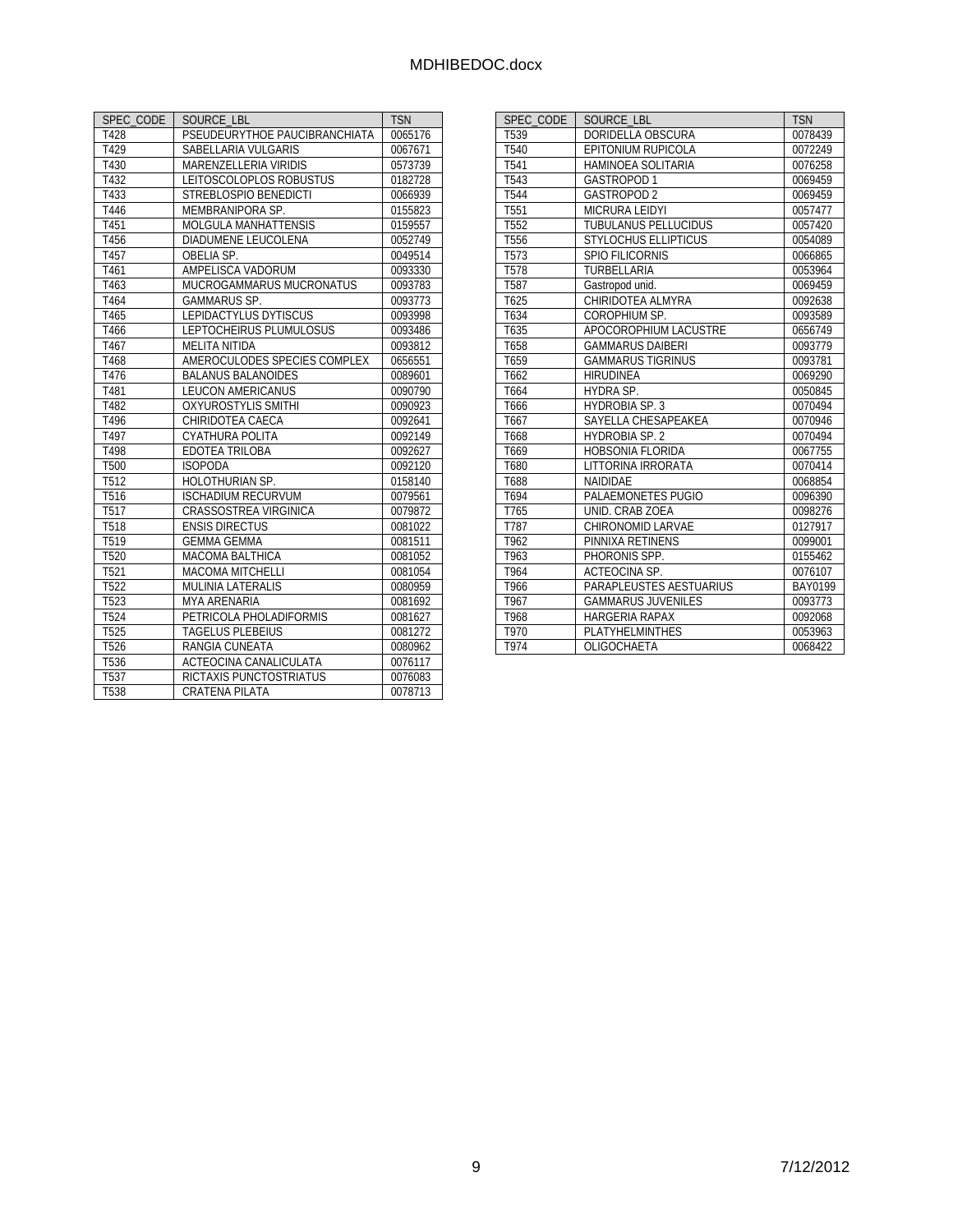### # VARIABLES NAMES AND DESCRIPTIONS FOR DATA FILES Structures for data files on http://www.chesapeakebay.net > BENTHIC SURVEY EVENT DATA

| <b>Field Name</b> | Type          | Width | <b>Descriptions</b>                            |
|-------------------|---------------|-------|------------------------------------------------|
| EVENT ID          | Number        | 8     | Database Generated Event Identification Number |
| <b>SOURCE</b>     | Text          | 6     | Data Collection Agency                         |
| SAMPLE DATE       | Text          | 8     | Sampling Date (MM/DD/YYYY)                     |
| <b>LATITUDE</b>   | Number        | 8.5   | Latitude (Decimal Degrees- NAD83)              |
| <b>LONGITUDE</b>  | Number        | 8.5   | Longitude (Decimal Degrees-NAD83)              |
| R DATE            | Text          | 8     | Data Version Date (MM/DD/YYYY)                 |
| <b>SITETYPE</b>   | Text          | 4     | Sampling Site Type                             |
| <b>STATION</b>    | Text          | 15    | <b>Sampling Station</b>                        |
| TOTAL DEPTH       | <b>Number</b> | 8.1   | <b>Total Station Depth (Meters)</b>            |
| SAMPLE TIME       | Text          | 5     | Sample Collection Time (HHMM)                  |

# > BENTHIC WATER QUALITY SURVEYS

| Field Name            | Type          | Width | <b>Descriptions</b>                            |
|-----------------------|---------------|-------|------------------------------------------------|
| EVENT ID              | Number        | 8     | Database Generated Event Identification Number |
| <b>SOURCE</b>         | Text          | 6     | Data Collection Agency                         |
| SAMPLE TYPE           | Text          | 2     | Sample Collection Type                         |
| <b>STATION</b>        | Text          | 15    | <b>Sampling Station</b>                        |
| SAMPLE DATE           | Text          | 8     | Sampling Date (MM/DD/YYYY)                     |
| SAMPLE DEPTH          | <b>Number</b> | 8.1   | Sampling Depth                                 |
| SAMPLE NUMBER         | Number        | 8.0   | Sample Number                                  |
| REPORTED PARAMETER    | Text          | 15    | Sampling Parameter                             |
| REPORTED VALUE        | Number        | 8.4   | Sampling Parameter Value                       |
| <b>REPORTED UNITS</b> | Text          | 15    | <b>Reporting Units of Value</b>                |
| WQ METHOD             | Text          | 8     | Chesapeake Bay Program Parameter Analysis Code |
| R DATE                | Text          | 8     | Data Version Date (MM/DD/YYYY)                 |

# >BENTHIC SEDIMENT SURVEY DATA

| <b>Field Name</b>     | Type   | Width | <b>Descriptions</b>                            |
|-----------------------|--------|-------|------------------------------------------------|
| EVENT ID              | Number | 8     | Database Generated Event Identification Number |
| <b>SOURCE</b>         | Text   | 6     | Data Collection Agency                         |
| SAMPLE_TYPE           | Text   | 2     | Sample Collection Type                         |
| <b>STATION</b>        | Text   | 15    | <b>Sampling Station</b>                        |
| SAMPLE DATE           | Text   | 8     | Sampling Date (MM/DD/YYYY)                     |
| TOTAL_DEPTH           | Number | 8.1   | <b>Total Station Depth</b>                     |
| SAMPLE NUMBER         | Number | 8.0   | Sample Number                                  |
| REPORTED PARAMETER    | Text   | 15    | <b>Sampling Parameter</b>                      |
| REPORTED_VALUE        | Number | 8.4   | <b>Sampling Parameter Value</b>                |
| <b>REPORTED UNITS</b> | Text   | 15    | <b>Reporting Units of Value</b>                |
| R DATE                | Text   | 8     | Data Version Date (MM/DD/YYYY)                 |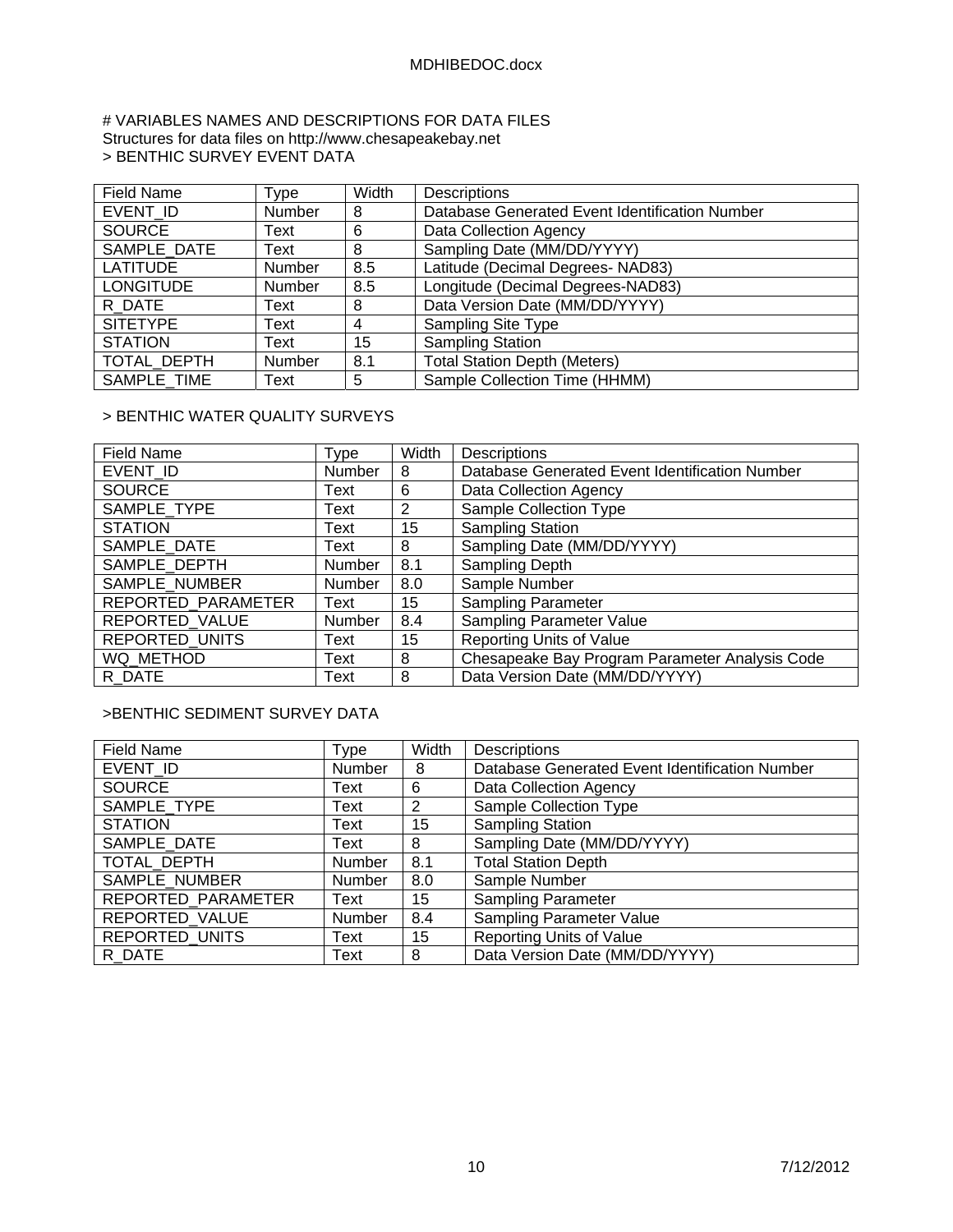# > BENTHIC SURVEY BIOTA EVENT DATA

| <b>Field Name</b> | <b>Type</b>   | Width | Description                                    |
|-------------------|---------------|-------|------------------------------------------------|
| EVENT ID          | Number        | 8     | Database Generated Event Identification Number |
| <b>SOURCE</b>     | Text          | 6     | Data Collection Agency                         |
| SAMPLE DATE       | Date/Time     | 8     | Sampling Date (MM/DD/YYYY)                     |
| <b>LATITUDE</b>   | <b>Number</b> | 8.5   | Latitude (Decimal Degrees-NAD83)               |
| <b>LONGITUDE</b>  | <b>Number</b> | 8.5   | Longitude (Decimal Degrees-NAD83)              |
| <b>PENETR</b>     | <b>Number</b> | 8.4   | Sampling Gear Penetration Depth (cm)           |
| R DATE            | Date/Time     | 8     | Data Version Date (MM/DD/YYYY)                 |
| SAMPLE NUMBER     | Number        | 8.0   | Sample Number                                  |
| SITE TYPE         | Text          | 10    | <b>Sampling Site Type</b>                      |
| <b>STATION</b>    | Text          | 15    | <b>Sampling Station</b>                        |
| TOTAL DEPTH       | Number        | 8.1   | <b>Total Station Depth (Meters)</b>            |
| SAMPLE TIME       | Date/Time     | 8     | Sample Collection Time (HHMM)                  |

# >BENTHIC TAXONOMIC SURVEY DATA

| <b>Field Name</b>      | <b>Type</b>   | Width          | Descriptions                                                  |
|------------------------|---------------|----------------|---------------------------------------------------------------|
| EVENT ID               | Number        | 8              | Database Generated Event Identification Number                |
| <b>SOURCE</b>          | Text          | 6              | Data Collection Agency                                        |
| SAMPLE TYPE            | Text          | 7              | Sample Collection Type                                        |
| <b>STATION</b>         | Text          | 15             | <b>Sampling Station</b>                                       |
| SAMPLE DATE            | Date/Time     | 8              | Sampling Date (MM/DD/YYYY)                                    |
| SAMPLE NUMBER          | Number        | 8.0            | Sample Number                                                 |
| <b>GMETHOD</b>         | Text          | 3              | Chesapeake Bay Program Gear Method Code                       |
| <b>CONVFACT</b>        | <b>Number</b> | 8.2            | Conversion Factor (# Individual/Sample to # Individuals/Meter |
|                        |               |                | Squared)                                                      |
| <b>NET MESH</b>        | <b>Number</b> | 8.2            | Screen Mesh Width (Millimeters)                               |
| <b>TSN</b>             | Text          | $\overline{7}$ | <b>ITIS Taxon Serial Number</b>                               |
| LIFE STAGE             | Text          | 45             | Species Life Stage                                            |
| LATIN_NAME             | Text          | 45             | <b>Species Latin Name</b>                                     |
| REPORTING_VALUE        |               |                |                                                               |
|                        | Number        | 12             | Total Count of Given Taxa in Sample                           |
| <b>REPORTING UNITS</b> | Text          | 15             | Reporting Units of Value                                      |
|                        |               |                |                                                               |
| <b>NODCCODE</b>        | Text          | 12             | National Oceanographic Data Center Species Code               |
| SPEC_CODE              | Text          | 14             | <b>Agency Species Code</b>                                    |
| <b>SER NUM</b>         | Text          | 12             | Sample Serial Number                                          |
| R DATE                 | Date/Time     | 8              | Data Version Date (MM/DD/YYYY)                                |

The following fields may also appear in a downloaded data set:

| Name                        | Type | Width | Description                                                 |
|-----------------------------|------|-------|-------------------------------------------------------------|
| <b>BASIN</b>                | Text | 20    | Chesapeake Bay Basin Designation                            |
| HUC <sub>8</sub>            | Text |       | USGS Eight Digit Hydrologic Unit Code                       |
| CATALOGING_UNIT_DESCRIPTION | Text | 50    | <b>USGS Cataloging Unit Code Description</b>                |
| <b>FIPS</b>                 | Text |       | Federal Information Processing Code                         |
| <b>STATE</b>                | Text |       | Federal Information Processing Code State Designation       |
| <b>COUNTY CITY</b>          | Text | 30    | Federal Information Processing Code City/County Designation |
| CBSEG 2003                  | Text |       | 2003 Chesapeake Bay Segment Designation                     |
| CBSEG 2003 DESCRIPTION      | Text | 50    | 2003 Chesapeake Bay Segment Designation Description         |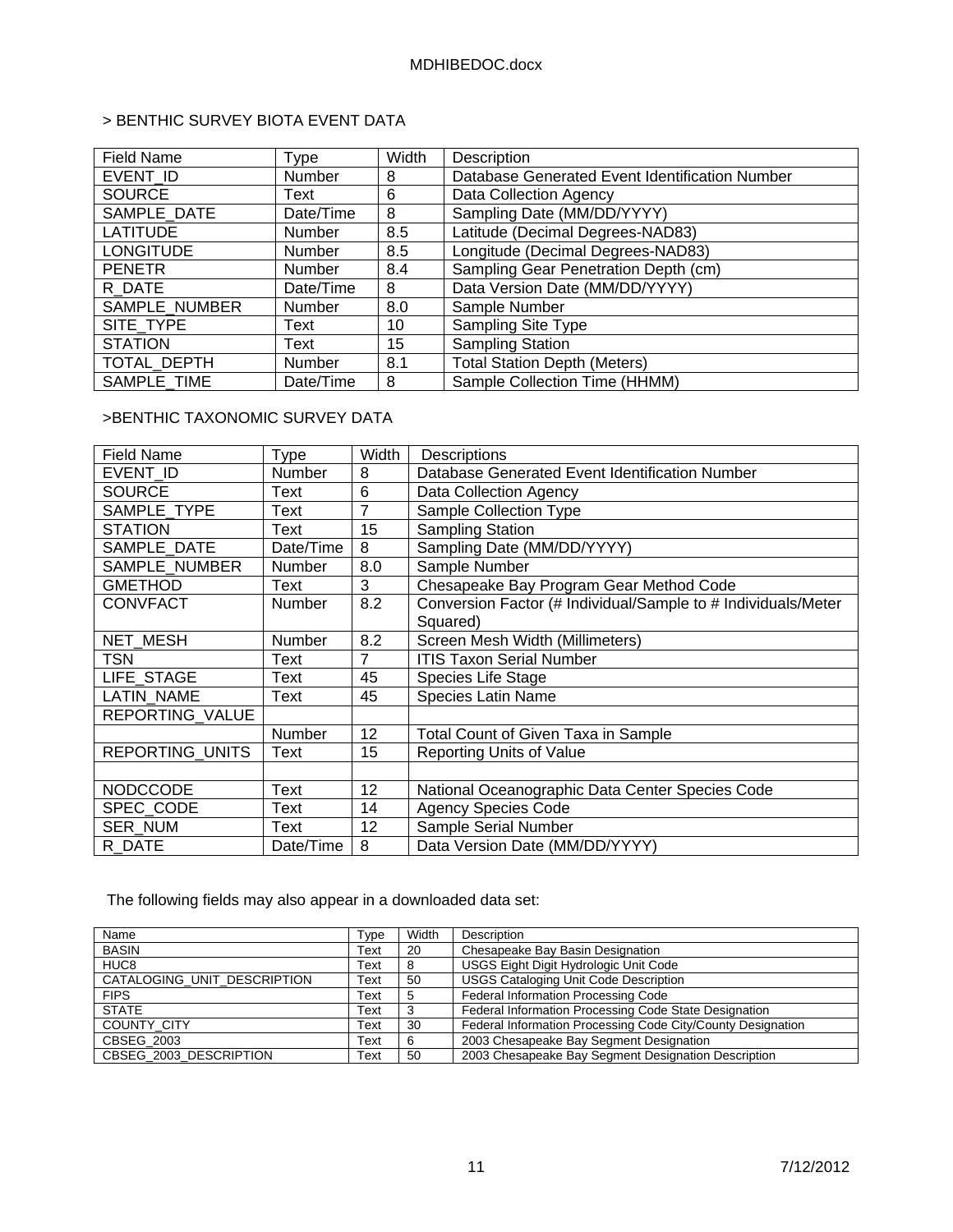# REFERENCE CODES IN DATA FILES AND TAXONOMIC KEY See The 2012 Guide to Biological and Living Resources Data for full listing.

> DATA\_TYPE: Data Type BE Benthic

> SAMPLE\_EVENT\_TYPE

| <b>EVENT TYPE</b> | <b>EVENT TYPE DESCRIPTION</b>             |
|-------------------|-------------------------------------------|
| WQ                | <b>WATER QUALITY ONLY</b>                 |
| <b>BEN\SED</b>    | <b>BENTHIC\HABITAT SAMPLING</b>           |
| <b>BEN</b>        | BENTHIC TAXA COUNT ONLY                   |
| WQ\SED            | <b>WATER QUALITY\SEDIMENT</b>             |
|                   | WQ\BEN\SED WATER QUALITY\BENTHIC\SEDIMENT |
| SED               | SEDIMENT ASSESSMENT ONLY                  |

>SOURCE : Data Collection Agency VERSAR- Versar Incorporated

>COLTYPE: Collection Type D or DISCRETE - Discrete Sample

>BASIN - Sampling Station Tributary or Mainstem Designation

| <b>TRIB COD</b> | <b>BASIN</b>          |
|-----------------|-----------------------|
| <b>BAY</b>      | <b>CHESAPEAKE BAY</b> |
| <b>CHS</b>      | <b>CHESTER RIVER</b>  |
| POT             | <b>POTOMAC RIVER</b>  |

>GMETHOD- Sampling Gear Codes

G\_METHOD G\_METHOD\_DESCRIPTION

- 15 HAND CORE (45 SQ. CM)
- 16 POST-HOLE DIGGER (250 square centimeters)<br>21 VAN VEEN GRAB (0.07 M2)
- VAN VEEN GRAB (0.07 M2)
- 96 HYDROLIC VAN VEEN GRAB (1000 square centimeters)
- 98 PETITE PONAR GRAB(250 square centimeters)

>TSN: Interagency Taxonomic Identification System, Taxon Serial Numbers Note for current listing of Chesapeake Bay Program Species and their codes . Organisms without current serial numbers have ALL been assigned TSN of BAYXXXX.

### >LIFE STAGE

 Life stages are any addional descriptors of a species in addition to The scientific name see IN HOUSE SPECIES LIST for details

### >LATIN\_NAME

See for IN HOUSE SPECIES LIST for details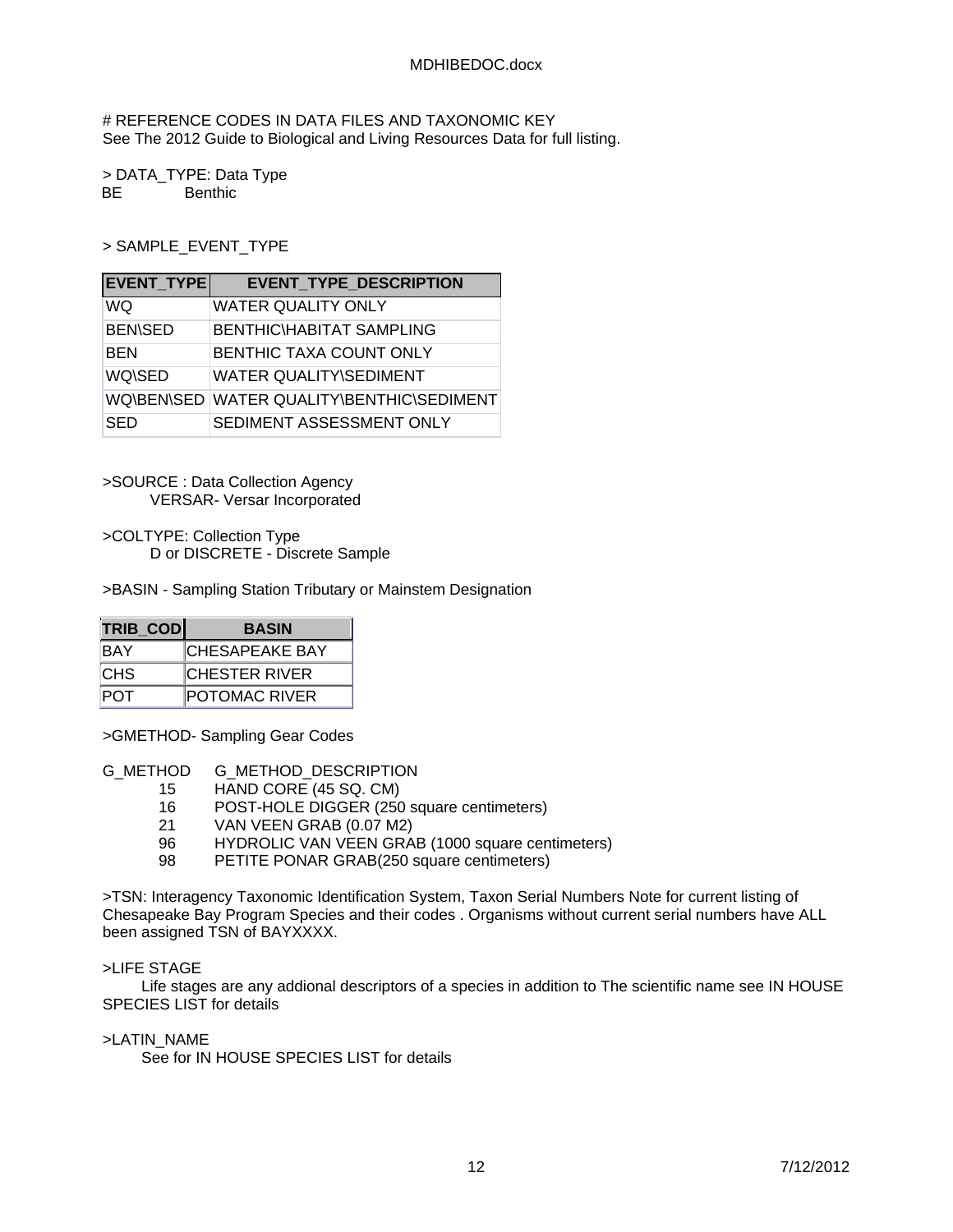>NODCCODE: National Oceanographic Data Center Species Code. NOTE: For current listing of Chesapeake Bay species and their codes, see 2007 Chesapeake Bay Basin Species List.

>STATION- Station Names-Please See Station Names and Positions for details on name designation.

>SKIP- THE SKIP VARIABLE OF THE BENTHIC TAXONOMIC AND ABUNDANCE DATA RECORD: In counting the number of taxa present in a sample, general taxonomic designations at the generic, familial, and higher taxonomic levels are dropped if there is one valid lower level designation for that group. For example, if both *Leitoscoloplos* sp. And *Leitoscoloplos fragilis* have been identified in one sample, *Leitoscoloplos* sp. is skipped when counting the number of taxa. Skip codes are used to track these general taxonomic designations.

#### >SITETYPE- Sampling Station Site Type F or FIXED - Fixed Sampling Site

>TSN: Interagency Taxonomic Identification System taxon serial numbers. NOTE: For current listing of Chesapeake Bay species and their codes, see the 2007 Bay Basin Species List for details.

>PARAMETERS-

| <b>PARAMETER</b> | <b>DESCRIPTION</b>              |  |  |
|------------------|---------------------------------|--|--|
| CLAY             | <b>CLAY CONTENT, PERCENT</b>    |  |  |
| DO               | <b>DISSOLVED OXYGEN</b>         |  |  |
| INTSAL           | <b>INTERSTITIAL SALINITY</b>    |  |  |
| <b>MEDDIAM</b>   | <b>MEDIAN SEDIMENT DIAMETER</b> |  |  |
| <b>MOIST</b>     | <b>MOISTURE CONTENT</b>         |  |  |
| <b>PENETR</b>    | <b>GEAR PENETRATION DEPTH</b>   |  |  |
| <b>QUARTDEV</b>  | <b>QUARTILE DEVIATION</b>       |  |  |
| <b>SALINITY</b>  | <b>SALINITY</b>                 |  |  |
| SAND             | <b>SAND CONTENT, PERCENT</b>    |  |  |
| <b>SILTCLAY</b>  | SILT CLAY CONTENT, PERCENT      |  |  |
| <b>SKEWNESS</b>  | <b>SKEWNESS</b>                 |  |  |
| TС               | CARBON CONENT-CHN ANALYZER      |  |  |
| TIC              | <b>CARBONTATE CONTENT</b>       |  |  |
| <b>WTEMP</b>     | WATER TEMPERATURE, CENTEGRAGE   |  |  |

> HUC8: USGS Hydrologic Unit Codes

| HUC8 CATALOGING_UNIT_DESCRIPTION |
|----------------------------------|
| 02060001 UPPER CHESAPEAKE BAY    |
| 02060002 CHESTER-SASSAFRAS       |
| 02070011 LOWER POTOMAC           |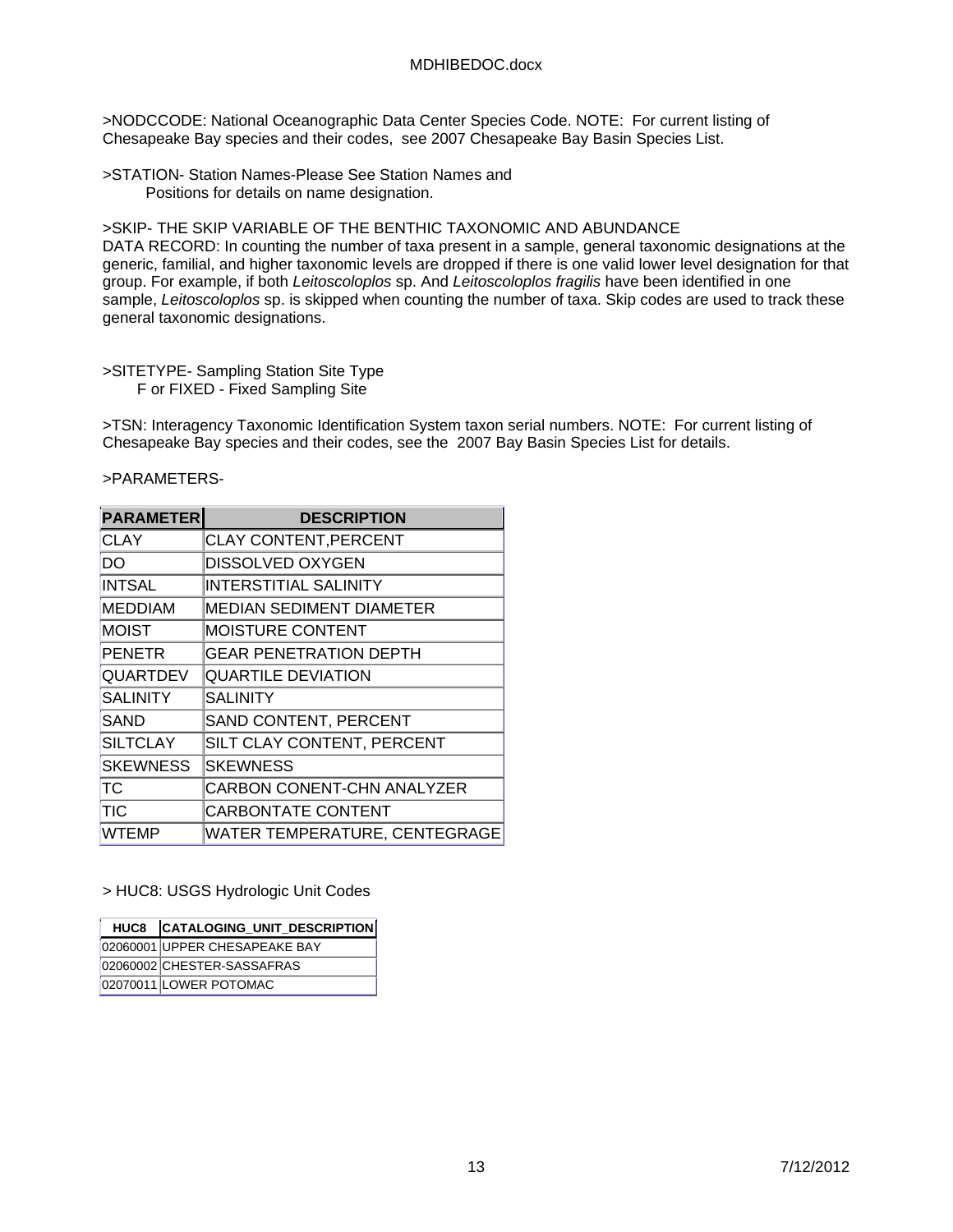# >FIPS: Federal Information Processing Codes

| <b>FIPS</b><br><b>NAME</b> |                    |  |
|----------------------------|--------------------|--|
|                            | 24003 ANNE ARUNDEL |  |
|                            | 24009 CALVERT      |  |
|                            | 24015 CECIL        |  |
|                            | 24017 CHARLES      |  |
|                            | 24037 SAINT MARYS  |  |
|                            | 24041 TALBOT       |  |

# > CBSEG\_2003: Chesapeake Bay Program Monitoring Segment

| CBSEG_2003   | CBSEG_2003_DESCRIPTION            |
|--------------|-----------------------------------|
| <b>ELKOH</b> | ELK RIVER-OLIGOHALINE REGION      |
| CB4MH        | CHESAPEAKE BAY-MESOHALINE REGION  |
| CB5MH        | CHESAPEAKE BAY-MESOHALINE REGION  |
| <b>POTMH</b> | POTOMAC RIVER-MESOHALINE REGION   |
| CB1TF        | CHESAPEAKE BAY-TIDAL FRESH REGION |
| POTOH        | POTOMAC RIVER-OLIGOHALINE REGION  |

# >PROGRAM- Chesapeake Bay Program Monitoring Program Designation

### PROGRAM DESCRIPTION<br>HISTORIC PRE-CHESAPE PRE-CHESAPEAKE BAY MONITORING PROGRAM

# > PROJECT - Chesapeake Bay Program Monitoring Project Designation

| <b>PROJECT</b> | PROJECT DESCRIPTION                                                                                           |
|----------------|---------------------------------------------------------------------------------------------------------------|
| ANSP-LTB       | Maryland Long Term Benthic Monitoring Program-Academy of Natural Sciences Component                           |
| CBL-LTB        | Maryland Long Term Benthic Monitoring Program-Chesapeake Biological Laboratory Component                      |
|                | <b>ERDA-LTB</b> Maryland Long Term Benthic Monitoring Program-US Energy Research & Development Administration |
|                | MMES-LTB Maryland Long Term Benthic Monitoring Program-Martin Marietta Environmental Services Component       |

# >PARAMETER and UNIT: Measured Parameter and reporting units.

| <b>PERCENT</b>         |
|------------------------|
| <b>PERCENT</b>         |
| <b>PER SAMPLE</b>      |
| <b>MG\L</b>            |
| PSU                    |
| PHI                    |
| PERCENT                |
| <b>CENTIMETERS</b>     |
| UNITLESS               |
| PSU                    |
| <b>METERS</b>          |
| <b>PERCENT</b>         |
| PERCENT                |
| UNITLESS               |
| <b>METERS</b>          |
| <b>DEGREES CELSIUS</b> |
|                        |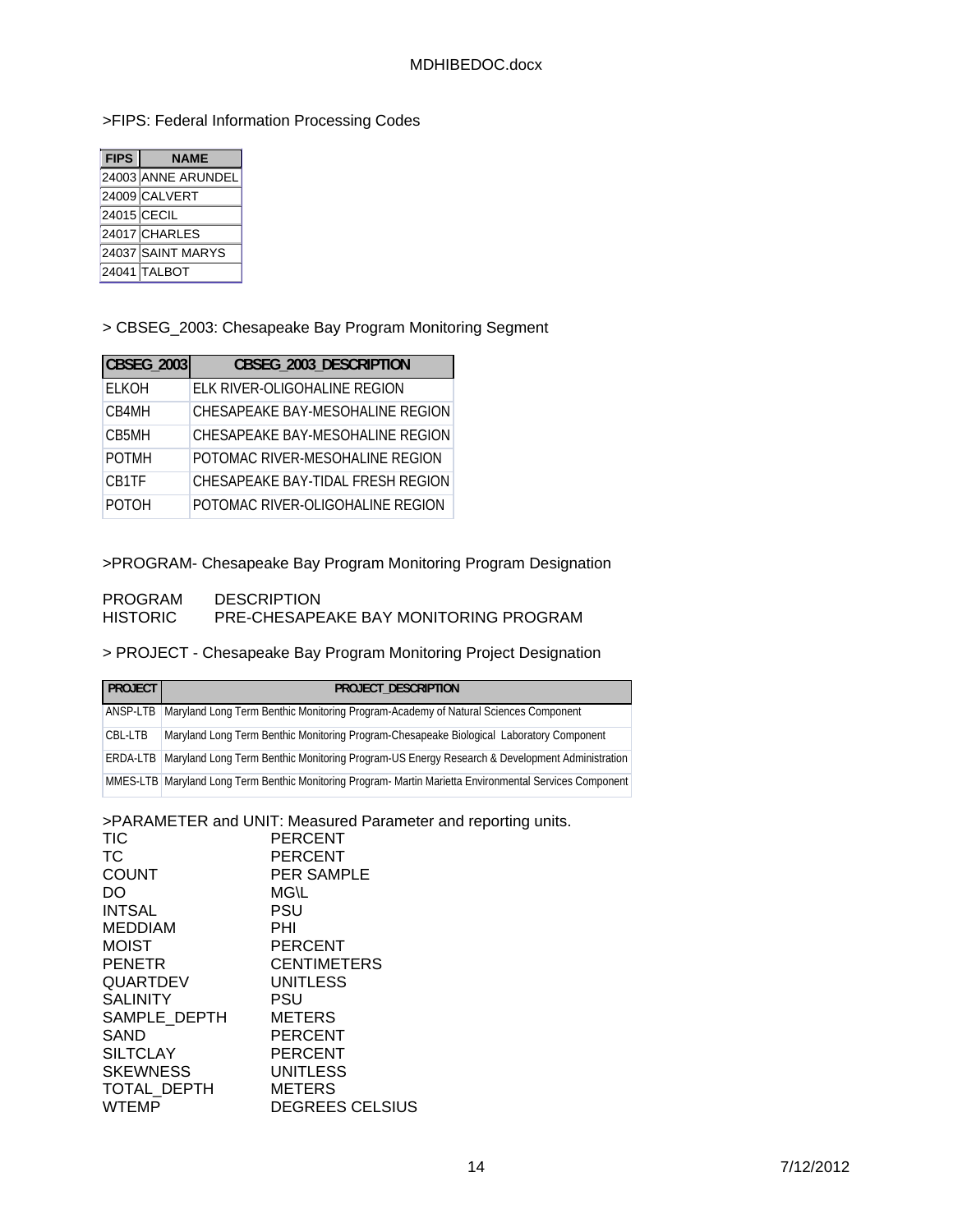## # NUMERIC WARNING AND ERROR BOUNDS

| Variable                     | <b>Valid Ranges</b>      |  |  |
|------------------------------|--------------------------|--|--|
| TIC                          | 0 - 100 PERCENT          |  |  |
| ТC                           | 0-100 PERCENT            |  |  |
| <b>COUNT</b>                 | 0-99999999               |  |  |
| DO -                         | $0 - 32$ MG\L            |  |  |
| <b>INTSAL</b>                | 0-32 PSU                 |  |  |
| <b>MEDDIAM</b>               | 0-99999999 PHI           |  |  |
| <b>MOIST</b>                 | 0-100 PERCENT            |  |  |
| PENETR                       | 0-30.0 CENTIMETERS       |  |  |
| QUARTDEV                     | 0-14 UNITLESS            |  |  |
| SALINITY                     | $0 - 32.0$ PSU           |  |  |
| SAMPLE DEPTH 1-100 METERS    |                          |  |  |
| SAMPLE_NUMBER 1-25           |                          |  |  |
| SAMPLE_TIME                  | 0000-2400 SEE NOTE BELOW |  |  |
| SAND                         | 0-100 PERCENT            |  |  |
| SILTCLAY                     | 0-100 PERCENT            |  |  |
| SKEWNESS -1.0 - 1.0 UNITLESS |                          |  |  |
| TOTAL DEPTH 0.1-100 METERS   |                          |  |  |
| <b>WTEMP</b>                 | 0-35 DEGREES CELSIUS     |  |  |

## #IMPORTANT DATA REVISIONS

THE LIVING RESOURCES DATA MANAGER RECOMMENDS THAT ALL DATA ANALYSIS BE ERFORMED WITH THE MOST RECENT DATA SETS VERSIONS AVAILABLE. HOWEVER IF YOU HAVE BEEN WORKING WITH OLDER DATA SETS THE FOLLOWING ARE IMPORTANT CHANGES TO BE AWARE OF.

07/11/2012- Note that VERSAR, Inc. 9200 Rumsey Rd. Columbia, MD 21045-1934 (301)964-9200 was formerly Martin Marietta Environmental Center, 1450 S. Rolling Road, Baltimore, MD.

07/11/2012- LBL all Latin Names and spelling for names have been corrected to the Interagency Taxonomic Identification System (ITIS) accepted spelling.

07/11/2012- SEDIMENT SURVEYS- Not all sediment parameter are available for complete period of record. Please see table below for timeperiods of collection for available parameters.

| <b>Parameter</b> | <b>Start_Date</b> | <b>End Date</b> |
|------------------|-------------------|-----------------|
| <b>INTSAL</b>    | 8/12/1976         | 6/20/1984       |
| <b>MEDDIAM</b>   | 11/30/1971        | 12/15/1982      |
| <b>MOIST</b>     | 8/12/1976         | 6/20/1984       |
| <b>QUARTDEV</b>  | 8/12/1976         | 12/15/1982      |
| <b>SAND</b>      | 11/30/1971        | 6/20/1984       |
| <b>SILTCLAY</b>  | 11/30/1971        | 6/20/1984       |
| <b>SKEWNESS</b>  | 8/12/1976         | 12/15/1982      |
| TC               | 7/20/1981         | 6/20/1984       |
| <b>TIC</b>       | 8/12/1976         | 12/15/1982      |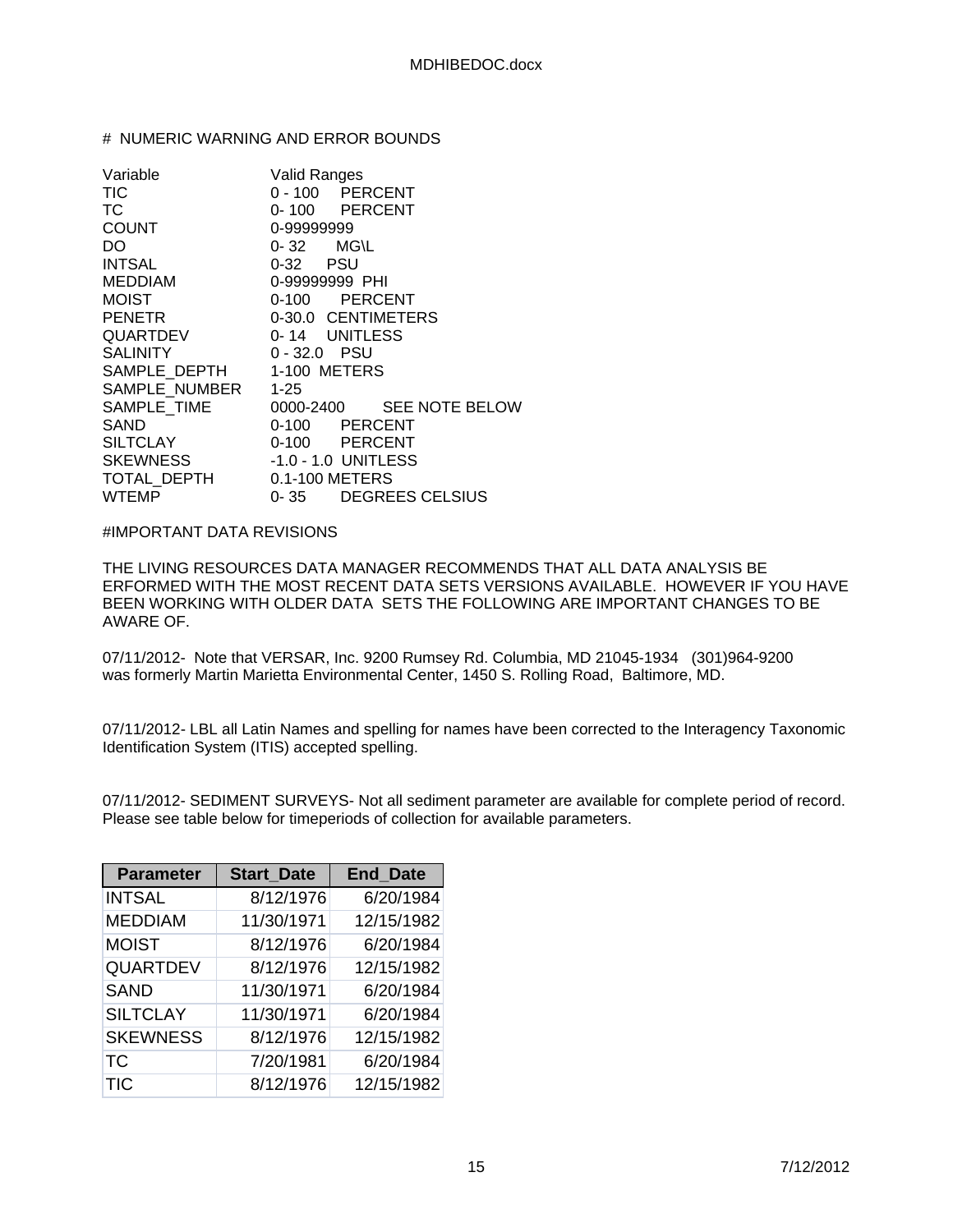07/11/2012- NODCCODES all Species have been given their assigned National Oceanographic Data Center Version 8.0 Species Codes where possible. This Hiracrchial Code provides taxonomic information about a given species. If A code number is not available, a partial code based on available taxonomic Information ending with alphabetic characters has been provided.

07/11/2012- TSN all Species have been given their assigned Interagency Taxonomic Identification System taxon serial number. The taxon serial number is a permanent number assigned to a species and does not change with changes in taxonomic classification. Species without assigned coded have been assigned temporary BAYXXXX serial numbers. Permanent ITIS serial numbers have been applied for.

07/11/2012- Please note that for each sampling event different parameters were collected. Please look at the event type field in the event table to determine which media were sampled( water quality, biology, sediment) There for please note the difference in the number of records between the general event records and the biological event records.

07/11/2012- Samples analyzed for biological content and found to contain no organisms are recorded in the data base with an empty count record and a TSN of BAY0229.

7/11/2012-Sampling Time Assignments. No actual sampling times were available for data. However since stations were sampled by multiple projects on the same date arbitrary sample times were assigned to each project to allow for the creations of unique sampling events. All project MMES-LTB has sample times assigned as 00:00:30. All project ERDA-LTB had times assigned as 00:00:15. All ANS-LTB and CBL-LTB had sample times assigned at 00:00:00. There were 36 additional sampling events who had times individually assigned. See table below.

| PROJECT         | <b>STATION</b> | SAMPLE DATE | SAMPLE TIME |
|-----------------|----------------|-------------|-------------|
| MMES-LTB        | 01             | 8/12/1976   | 12:00:00 PM |
| MMES-LTB        | 01             | 12/6/1976   | 12:00:00 PM |
| CBL-LTB         | 02             | 8/12/1976   | 12:00:00 PM |
| MMES-LTB        | 02             | 12/6/1976   | 12:00:00 PM |
| MMES-LTB        | 03             | 8/12/1976   | 12:00:00 PM |
| MMES-LTB        | 03             | 12/6/1976   | 12:00:00 PM |
| MMES-LTB        | 03             | 2/22/1977   | 12:00:00 PM |
| MMES-LTB        | 03             | 5/17/1977   | 12:00:00 PM |
| MMES-LTB        | 06             | 8/12/1976   | 12:00:00 PM |
| MMES-LTB        | 06             | 12/6/1976   | 12:00:00 PM |
| MMES-LTB        | 06             | 2/22/1977   | 12:00:00 PM |
| MMES-LTB        | 06             | 5/17/1977   | 12:00:00 PM |
| MMES-LTB        | 09             | 8/12/1976   | 12:00:00 PM |
| MMES-LTB        | 09             | 12/6/1976   | 12:00:00 PM |
| MMES-LTB        | 09             | 2/22/1977   | 12:00:00 PM |
| <b>ERDA-LTB</b> | 09             | 5/17/1977   | 12:00:00 PM |
| CBL-LTB         | 10             | 8/12/1976   | 12:00:00 PM |
| CBL-LTB         | 10             | 12/6/1976   | 12:00:00 PM |

| PROJECT         | <b>STATION</b> | SAMPLE DATE | SAMPLE TIME |
|-----------------|----------------|-------------|-------------|
| CBL-LTB         | 10             | 2/22/1977   | 12:00:00 PM |
| <b>FRDA-LTB</b> | 10             | 5/17/1977   | 12:00:00 PM |
| CBL-LTB         | 13             | 8/12/1976   | 12:00:00 PM |
| CBL-LTB         | 13             | 12/6/1976   | 12:00:00 PM |
| CBL-LTB         | 13             | 2/22/1977   | 12:00:00 PM |
| CBL-LTB         | 13             | 5/17/1977   | 12:00:00 PM |
| CBL-LTB         | 26             | 5/17/1977   | 12:00:00 PM |
| CBL-LTB         | 27             | 5/17/1977   | 12:00:00 PM |
| CBL-LTB         | 30             | 2/22/1977   | 12:00:00 PM |
| MMES-LTB        | 30             | 5/17/1977   | 12:00:00 PM |
| MMES-LTB        | 31             | 2/22/1977   | 12:00:00 PM |
| MMES-LTB        | 31             | 5/17/1977   | 12:00:00 PM |
| MMES-LTB        | 32             | 2/22/1977   | 12:00:00 PM |
| <b>ERDA-LTB</b> | 32             | 5/17/1977   | 12:00:00 PM |
| MMES-LTB        | 09             | 5/17/1977   | 1:00:00 AM  |
| CBL-LTB         | 10             | 5/17/1977   | 1:00:00 AM  |
| ERDA-LTB        | 31             | 5/17/1977   | 1:00:00 AM  |
| MMES-LTB        | 32             | 5/17/1977   | 1:00:00 AM  |

07/11/2012- The following apparent duplicate records were found in the source data. Duplicates records were summed before loading into the CBP data base.

| <b>STATION</b> | SAMPLE DATE | SAMPLE NUMBER | <b>TSN</b> | LATIN NAME              | LIFE STAGE | SPEC CODE        | <b>VALUE</b> |
|----------------|-------------|---------------|------------|-------------------------|------------|------------------|--------------|
| 02             | 2/13/1974   |               | 0066656    | LEITOSCOLOPLOS FRAGILIS | 89         | T317             |              |
| 02             | 2/13/1974   |               | 0066656    | LEITOSCOLOPLOS FRAGILIS | 89         | T317             |              |
| 09             | 5/14/1984   |               | 0081692    | MYA ARENARIA            | 89         | T <sub>523</sub> |              |
| 09             | 5/14/1984   |               | 0081692    | MYA ARENARIA            | 89         | T <sub>523</sub> |              |
| 19             | 6/18/1984   |               | 0081692    | <b>MYA ARENARIA</b>     | 89         | T <sub>523</sub> |              |
| 19             | 6/18/1984   |               | 0081692    | MYA ARENARIA            | 89         | T <sub>523</sub> |              |
| 19             | 5/14/1984   |               | 0081692    | <b>MYA ARENARIA</b>     | 89         | T <sub>523</sub> |              |
| 19             | 5/14/1984   |               | 0081692    | <b>MYA ARENARIA</b>     | 89         | T <sub>523</sub> |              |
| 19             | 7/12/1982   |               | 0081692    | MYA ARENARIA            | 89         | T <sub>523</sub> |              |
| 19             | 7/12/1982   |               | 0081692    | MYA ARENARIA            | 89         | T <sub>523</sub> |              |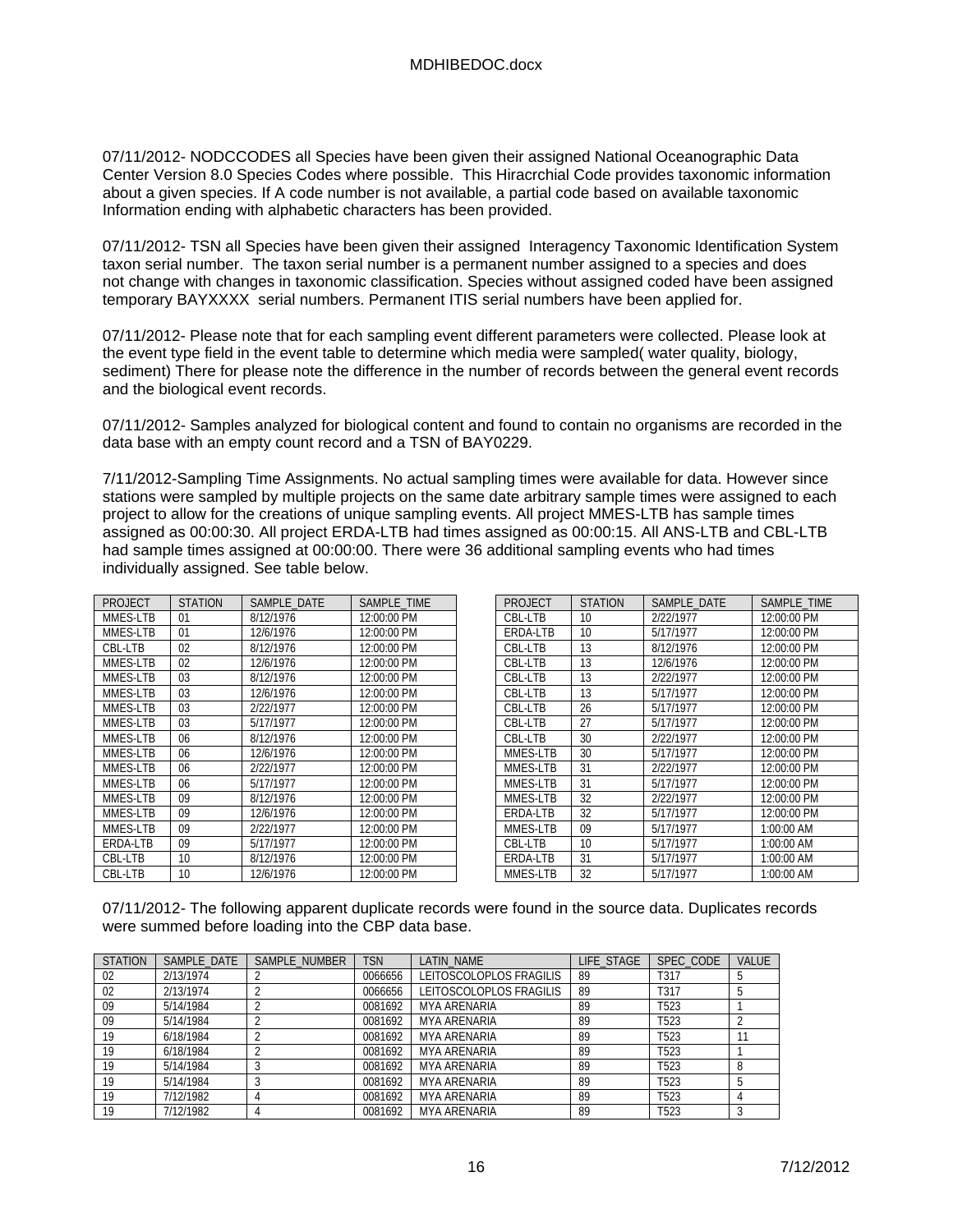| <b>STATION</b>  | SAMPLE DATE            | SAMPLE NUMBER       | <b>TSN</b>         | <b>LATIN NAME</b>                   | LIFE STAGE | SPEC_CODE                | VALUE               |
|-----------------|------------------------|---------------------|--------------------|-------------------------------------|------------|--------------------------|---------------------|
| 19              | 7/20/1983              | $\overline{2}$      | 0081692            | MYA ARENARIA                        | 89         | T <sub>523</sub>         | 1                   |
| 19              | 7/20/1983              | $\overline{2}$      | 0081692            | MYA ARENARIA                        | 89         | T <sub>523</sub>         | 3                   |
| 19              | 6/15/1983              | $\mathbf{1}$        | 0081692            | MYA ARENARIA                        | 89         | $T52\overline{3}$        | 5                   |
| 19              | 6/15/1983              | $\mathbf{1}$        | 0081692            | MYA ARENARIA                        | 89         | T523                     | 4                   |
| 19              | 6/15/1983              | $\overline{2}$      | 0081692            | MYA ARENARIA                        | 89         | T523                     | 5                   |
| 19              | 6/15/1983              | $\overline{2}$      | 0081692            | MYA ARENARIA                        | 89         | T523                     | $\mathbf{1}$        |
| 19              | 6/15/1983              | $\overline{4}$      | 0081692            | MYA ARENARIA                        | 89         | T <sub>523</sub>         | 15                  |
| 19              | 6/15/1983              | $\overline{4}$      | 0081692            | <b>MYA ARENARIA</b>                 | 89         | T523                     | 1                   |
| 24              | 5/16/1972              | $\overline{2}$      | 0066656            | LEITOSCOLOPLOS FRAGILIS             | 89         | T317                     | 163                 |
| 24              | 5/16/1972              | $\overline{2}$      | 0066656            | LEITOSCOLOPLOS FRAGILIS             | 89         | T317                     | 152                 |
| $\overline{25}$ | 5/15/1978              | $\overline{2}$      | 0066656            | LEITOSCOLOPLOS FRAGILIS             | 89         | T317                     | 7                   |
| 25              | 5/15/1978              | $\overline{2}$      | 0066656            | LEITOSCOLOPLOS FRAGILIS             | 89         | T317                     | 1                   |
| 26              | 7/20/1983              | 3                   | 0081692            | MYA ARENARIA                        | 89         | T <sub>523</sub>         | 1                   |
| 26              | 7/20/1983              | 3                   | 0081692            | MYA ARENARIA                        | 89         | T523                     | $\mathbf{1}$        |
| 26              | 2/13/1974              | $\mathbf{1}$        | 0066656            | LEITOSCOLOPLOS FRAGILIS             | 89         | T317                     | 8                   |
| 26              | 2/13/1974              | 1                   | 0066656            | LEITOSCOLOPLOS FRAGILIS             | 89         | T317                     | 8                   |
| 26              | 2/9/1981               | $\mathbf{1}$        | 0081692            | MYA ARENARIA                        | 89         | T523                     | 6                   |
| 26              | 2/9/1981               | $\mathbf{1}$        | 0081692            | MYA ARENARIA                        | 89         | T523                     | 3                   |
| 26              | 6/15/1981              | $\mathbf{1}$        | 0081692            | MYA ARENARIA                        | 89         | T <sub>523</sub>         | $\mathbf{1}$        |
|                 |                        |                     | 0081692            |                                     |            |                          |                     |
| 26              | 6/15/1981              | $\mathbf{1}$        |                    | MYA ARENARIA                        | 89         | T523                     | 14                  |
| 26              | 6/15/1981              | $\overline{2}$      | 0081692            | MYA ARENARIA                        | 89         | T523                     | 1                   |
| 26              | 6/15/1981              | $\overline{2}$      | 0081692            | MYA ARENARIA                        | 89         | T523                     | 14                  |
| 26              | 6/15/1981              | 3                   | 0081692            | MYA ARENARIA                        | 89         | T523                     | 1                   |
| 26              | 6/15/1981              | 3                   | 0081692            | MYA ARENARIA                        | 89         | T <sub>523</sub>         | $\mathbf{1}$        |
| 26              | 10/7/1980              | 1                   | 0081692            | MYA ARENARIA                        | 89         | T523                     | 1                   |
| 26              | 10/7/1980              | 1                   | 0081692            | MYA ARENARIA                        | 89         | $\overline{7523}$        | $\overline{2}$      |
| 26              | 9/9/1980               | 3                   | 0081692            | MYA ARENARIA                        | 89         | T523                     | $\mathbf{1}$        |
| 26              | 9/9/1980               | 3                   | 0081692            | MYA ARENARIA                        | 89         | T523                     | $\mathbf{1}$        |
| 26              | 7/30/1980              | $\overline{2}$      | 0081692            | MYA ARENARIA                        | 89         | T <sub>523</sub>         | $\overline{13}$     |
| 26              | 7/30/1980              | $\overline{2}$      | 0081692            | MYA ARENARIA                        | 89         | T523                     | 1                   |
| 30              | 6/18/1984              | 3                   | 0081692            | MYA ARENARIA                        | 89         | T <sub>523</sub>         | $\mathbf{1}$        |
| 30              | 6/18/1984              | 3                   | 0081692            | <b>MYA ARENARIA</b>                 | 89         | T <sub>523</sub>         | 1                   |
| 30              | 6/14/1979              | 3                   | 0066656            | LEITOSCOLOPLOS FRAGILIS             | 89         | T317                     | 17                  |
| 30              | 6/14/1979              | 3                   | 0066656            | LEITOSCOLOPLOS FRAGILIS             | 89         | T317                     | $\mathbf{1}$        |
| 30              | 7/31/1979              | $\mathbf{1}$        | 0066656            | LEITOSCOLOPLOS FRAGILIS             | 89         | T317                     | 2                   |
| 30              | 7/31/1979              | $\mathbf{1}$        | 0066656            | LEITOSCOLOPLOS FRAGILIS             | 89         | T317                     | 12                  |
| 30              | 7/31/1979              | $\overline{2}$      | 0066656            | LEITOSCOLOPLOS FRAGILIS             | 89         | T317                     | $\mathbf{1}$        |
| 30              | 7/31/1979              | $\overline{2}$      | 0066656            | LEITOSCOLOPLOS FRAGILIS             | 89         | T317                     | $\overline{2}$      |
| 30              | 5/18/1976              | 11                  | 0066656            | LEITOSCOLOPLOS FRAGILIS             | 89         | T317                     | 10                  |
| 30              | 5/18/1976              | 11                  | 0066656            | LEITOSCOLOPLOS FRAGILIS             | 89         | T317                     | 16                  |
| 31              | 6/14/1979              | 3                   | 0066656            | LEITOSCOLOPLOS FRAGILIS             | 89         | T317                     | $\mathbf{1}$        |
| 31              | 6/14/1979              | $\overline{3}$      | 0066656            | LEITOSCOLOPLOS FRAGILIS             | 89         | T317                     | 5                   |
| 31              | 7/30/1980              | 5                   | 0081692            | MYA ARENARIA                        | 89         | T523                     | $\overline{2}$      |
| 31              | 7/30/1980              | 5                   | 0081692            | MYA ARENARIA                        | 89         | T523                     | 3                   |
| 31              | 7/21/1981              | 1                   | 0081692            | MYA ARENARIA                        | 89         | T523                     | 4                   |
|                 |                        |                     |                    |                                     |            |                          |                     |
| 31<br>31        | 7/21/1981<br>7/21/1981 | $\overline{2}$      | 0081692            | <b>MYA ARENARIA</b><br>MYA ARENARIA | 89<br>89   | 1523<br>T <sub>523</sub> | 3<br>$\overline{2}$ |
|                 | 7/21/1981              |                     | 0081692            |                                     |            |                          | 4                   |
| 31              | 3/10/1981              | 2<br>$\overline{2}$ | 0081692<br>0081692 | MYA ARENARIA                        | 89         | T <sub>523</sub><br>T523 |                     |
| 31              |                        |                     |                    | MYA ARENARIA                        | 89         |                          | 54                  |
| 31              | 3/10/1981<br>4/19/1983 | $\overline{2}$      | 0081692            | MYA ARENARIA                        | 89         | T <sub>523</sub>         | $\overline{2}$      |
| 45              |                        | $\overline{2}$      | 0081692            | MYA ARENARIA                        | 89         | T523                     | 1                   |
| 45              | 4/19/1983              | $\overline{2}$      | 0081692            | MYA ARENARIA                        | 89         | T523                     | 3                   |
| 45              | 7/13/1982              | $\mathbf{1}$        | 0081692            | <b>MYA ARENARIA</b>                 | 89         | T523                     | $\mathbf{1}$        |
| 45              | 7/13/1982              | 1                   | 0081692            | MYA ARENARIA                        | 89         | T <sub>523</sub>         | 1                   |
| 45              | 4/13/1982              | 3                   | 0081692            | <b>MYA ARENARIA</b>                 | 89         | T <sub>523</sub>         | 4                   |
| 45              | 4/13/1982              | 3                   | 0081692            | MYA ARENARIA                        | 89         | T <sub>523</sub>         | 1                   |
| 49              | 6/14/1983              | 1                   | 0081692            | <b>MYA ARENARIA</b>                 | 89         | $T\overline{523}$        | 2                   |
| 49              | 6/14/1983              | 1                   | 0081692            | MYA ARENARIA                        | 89         | T <sub>523</sub>         | 1                   |
| 49              | 7/13/1982              | 1                   | 0081692            | <b>MYA ARENARIA</b>                 | 89         | T <sub>523</sub>         | 1                   |
| 49              | 7/13/1982              | $\mathbf{1}$        | 0081692            | MYA ARENARIA                        | 89         | T <sub>523</sub>         | $\mathbf{1}$        |
| 51              | 8/18/1982              | 4                   | 0081692            | MYA ARENARIA                        | 89         | T <sub>523</sub>         | 1                   |
| 51              | 8/18/1982              | $\overline{4}$      | 0081692            | MYA ARENARIA                        | 89         | T523                     | $\mathbf{1}$        |
| 30              | 5/17/1977              | $\overline{7}$      | 0656749            | APOCOROPHIUM LACUSTRE               | 89         | T635                     | $\mathbf{1}$        |
| 30              | 5/17/1977              | 7                   | 0656749            | APOCOROPHIUM LACUSTRE               | 89         | T635                     | 1                   |